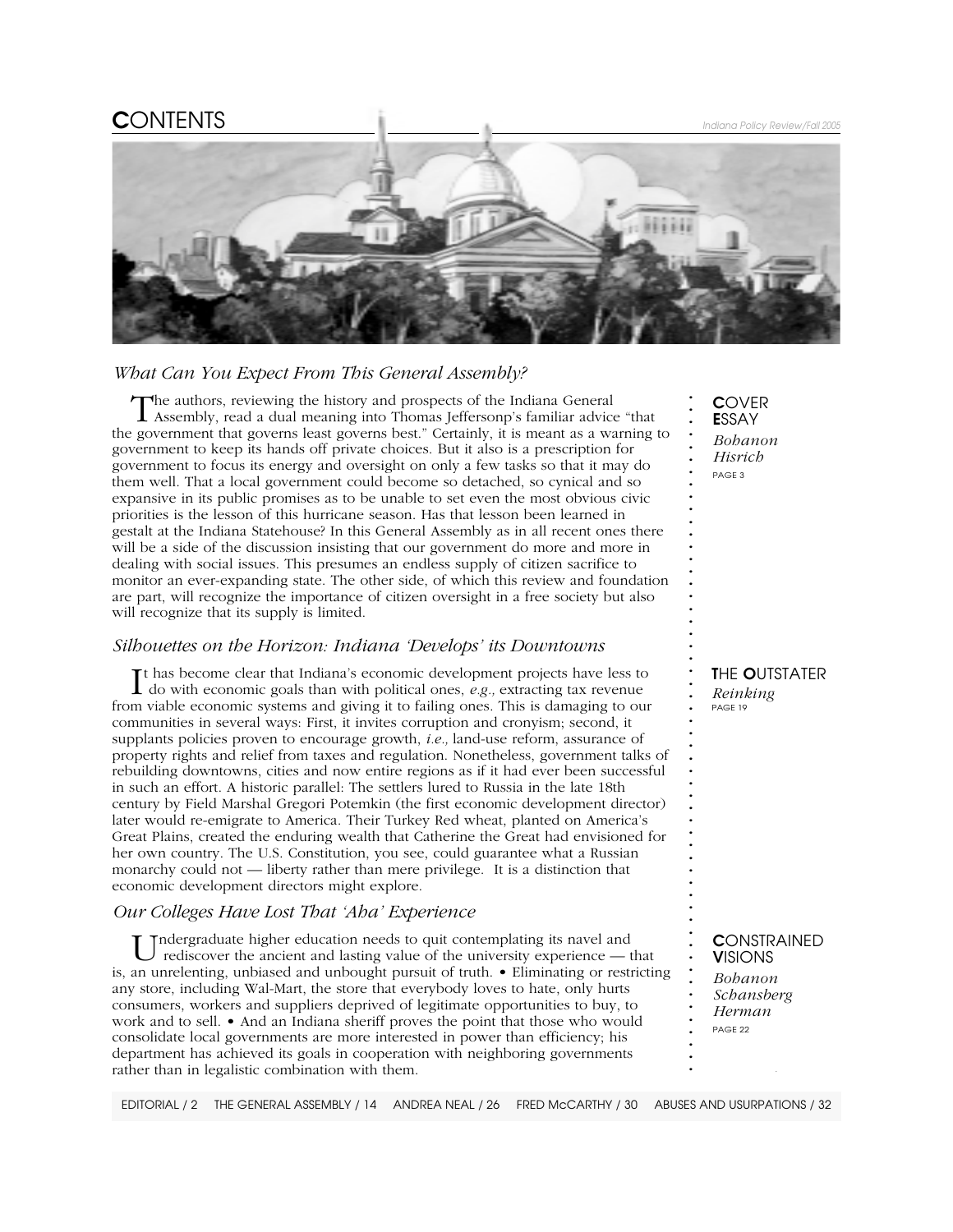# E*DITORIAL*

**. . . . . . . . . . . . . . . . . . . . . . . . . . . . . . . . . . .**

*Incumbents everywhere prefer to hand out debit cards than learn hydrology or economics; this is Kingfish politics in the corrupt style of Huey Long.*

> **. . . . . . . . . . .** *great fiction by* **. .** *everybody seeks* **.** *everybody else." "The state is the which to live at the expense of*

**. . . . . . . . . . . . . . . . . . . . . . .**

*(Bastiat)*

**.** *Indiana Policy Review Fall 2005* *Sorting Out a Crisis: Would Indiana Government Do any Better?*

Indiana is not Louisiana.<br>
Government here would ndiana is not Louisiana. do its duty. It would maintain basic infrastructure. It would man the dikes, so to speak. Or would it?

In this issue, Dr. Cecil Bohanon and Matt Hisrich take a dispassionate look at the processes that define Indiana government. They recommend you keep a bail bucket handy.

This may not be the kind of thing that Gov. Mitch Daniels wants to hear. He thinks there has been too much fingerpointing by all sides. "It's not attractive," the governor rightly says.

Dr. Bohanon's concern, however, does not stem from a lack of virtue or good intentions on the part of government officials. Recent local and national crises have demonstrated there are plenty of competent people in public office.

"It is rather an inherent, unalterable part of the democratic process," he explains. "The irony is that the more as a society we

demand and expect from government, the less we get. Only by conserving legislative attention and citizen oversight can things get better."

As government has grown larger, Indiana citizens, just as our hapless friends in New Orleans, have lost the ability to monitor officialdom. Conse-

quently, they have little incentive now to keep informed on even the most critical matters of public policy, *e.g.,* the structural integrity of dikes that keep homes from flooding or, closer to home, tax rates and labor laws that silently drive away investment.

Economists call this "rational voter ignorance." It is why 68 percent of us are unaware that Social Security is a major budget item and why only 15 percent can correctly identify the name of even one candidate for the U.S. House of Representatives in their district.

We vote blind, in other words. Worse, our politicians have come to count on it. "If

*See 'Hard Lessons About the Political Nature of Federalism' — Andrea Neal p. 26* voters are shallow, shortsighted and ill-informed then it is only natural that the political process often responds in a similar fashion," Bohanon notes.

Some argue that politicians who ignore our rational ignorance, who remain determined to address the critical and therefore difficult issues, are at a disadvantage.

Indeed, incumbents everywhere use their influence to avoid such lose-lose issues, preferring to hand out debit cards rather than learn hydrology or economics.

This is Kingfish politics in the corrupt style of Huey Long, legendary Louisiana political boss. It is why a self-evident observation by Rep. Mike Pence — that someone somewhere eventually will have to pay for unconstrained largess in either higher taxes or reduced services — is considered controversial on Capital Hill.

So, our self-congratulation over the emergency response to this season's hurricanes will have its limits. For in Indiana and most other states, the next challenge will not be atmospheric but economic, a business slump aggravated locally by poor fiscal policy, eroded property rights and self-defeating regulation.

*The Indianapolis Star* reported last week that we dropped two places among the states in the "cost of doing business." Is that good? The problem is we never know for sure. *The Star,* as most chain newspapers, is vague on the point, sometimes wanting more government involvement and sometimes not.

Nor can we trust our politicians to tell us. Indeed, they might not even want to know.

As citizens, however, we can demand that local government be more focused in what it presumes to do for us. As a result, our political parties, the courts and the media can more carefully oversee what is actually done.

If we fail at that, a generation of Hoosiers will wake up one morning not, perhaps, with water on their stoop but with limited job prospects in a third-tier state and nobody left to prepay a debit card. — *tcl*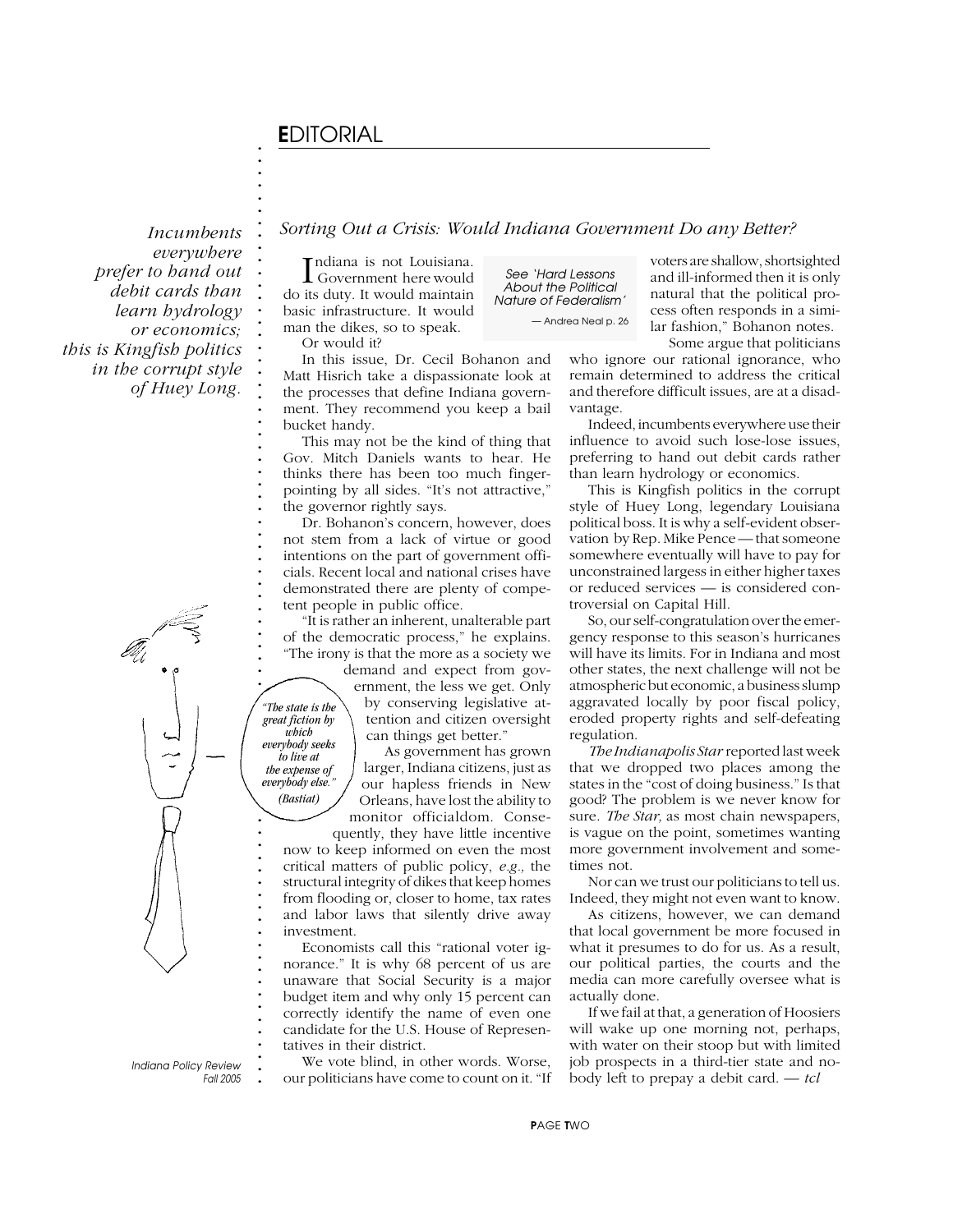# WHAT CAN WE EXPECT FROM THIS GENERAL ASSEMBLY?

## *A most unromantic look at how our government works*

*Author's Note: The Indiana Legislature is subject to many pressures in this day and age. Aside from authorizing \$20 billion-plus in spending, passing and updating necessary laws, the Legislature is called to consider a myriad of issues and concerns raised by a variety of interest groups. Over the past decade, the political process here has been mired in partisan squabbling and trivialities, while major work such as tax reform and budget imbalances failed to receive the timely attention they deserved. I will not offer a blow-by-blow history or prognosis*

### **by CECIL BOHANON**

It is a lovely fall day, and<br>you have important work you have important work to do. But a friend calls and invites you to the club for a round of golf. The group with which you play is amiable and fun; the weather isn't likely to be this nice until spring. What do you do? This decision reflects a common trade-off, one

we all face on a regular basis. It is a problem that begins in grade school and continues into old age: Doing what one ought to do compared with what one wants to do.

Make no mistake about it, we sometimes go play golf. Occasionally it ends up the work we think is so important is not as crucial as we first imagine. Now and then the relaxation of a nice day actually

*Ball State University.*

*of specific Indiana events. Rather, I will examine a more general question: Why do legislatures consistently fall short of expectations? To foreshadow the answer, it is not because of a lack of virtue or good will on the part of either legislators or citizens. It is rather an inherent, unalterable part of the democratic process. The irony is that the more as a society we demand and expect from government, the less we get. Only by conserving legislative attention and citizen oversight can things get better.*

> enhances our performance. But those pleasant possibilities beg the question. We all know that the results of shirking do not usually turn out well. We often choose to forgo the pleasures of the sunny day and concentrate our efforts on the dull and laborious tasks that are in

*— ceb*

front of us. What keeps our nose to the grindstone? Why do we do the things we ought to do, when tempted to do the things we want to do?

The playing-golf-on-a-lovely-day problem is one that might be faced by the college student getting ready for a midterm examination; he'd rather try out the new driver than study for the math test. It is one that might be faced by a business executive;

*monitors of elected officials. This is the great genius and empowering legacy of democracy, but it is also its flaw: Everyone's responsibility becomes no one's responsibility. This phenomenon is known as rational voter ignorance. It has profound implications for the operation of*

*All voters are to be*

*democracy.*

**. . . . . . . . . . . . . . . . . . . . . . . . . . . . . . . . . . . . . . . . . . . . . . . . . . .**

**.** *Indiana Policy Review Fall 2005*





P*AGE* T*HREE*

*Cecil E. Bohanon, Ph.D., an adjunct scholar of the foundation, is a professor of economics at*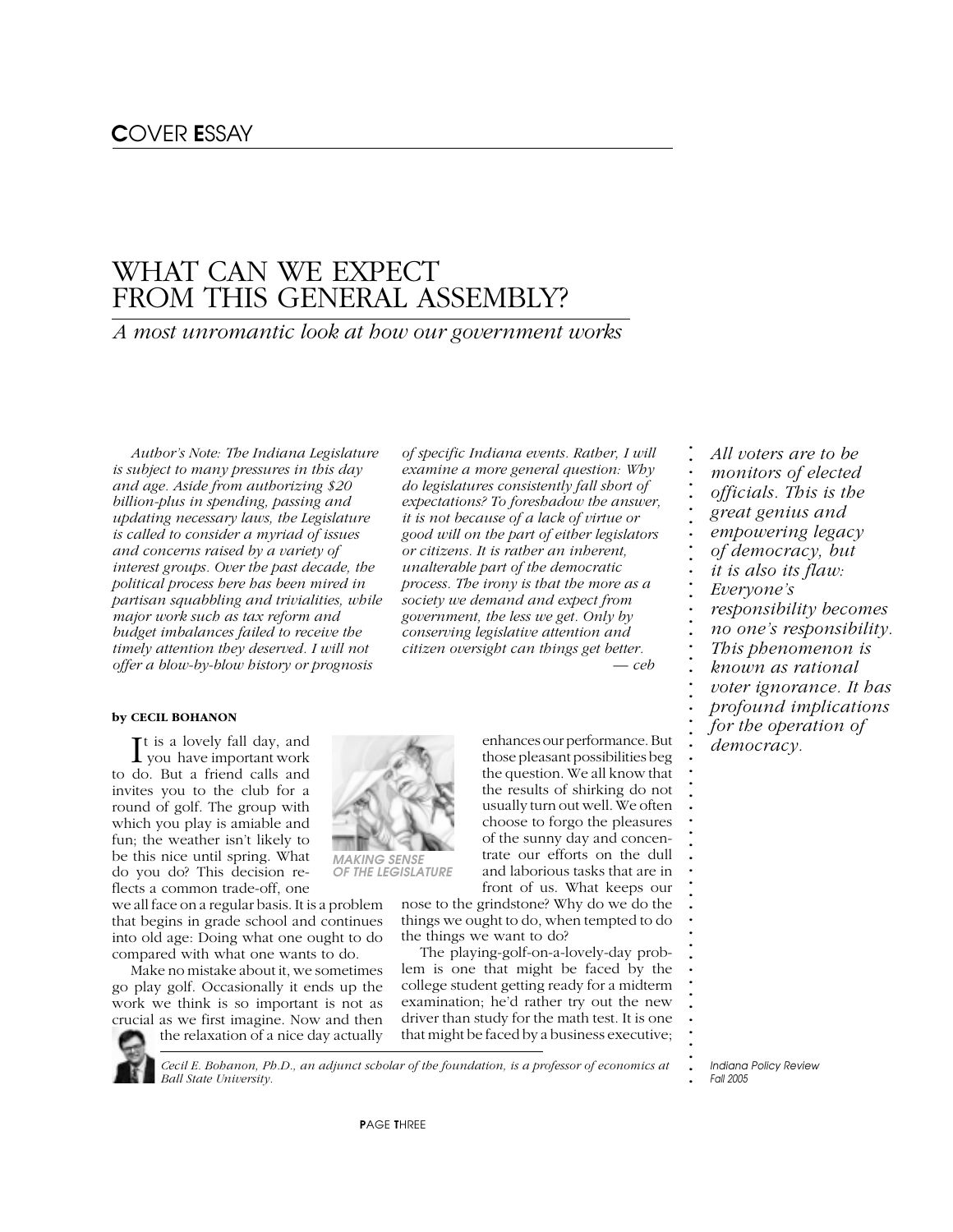# C*OVER* E*SSAY*

*"A society of sheep must in time beget a government of wolves." (Bertrand de Jouvenel)*

**. . . . . . . . . . . . . . . . . . . . . . . . . . . . . . . . . . . . . . . . . . . . . . . . . . . . . . . . . . . . . . . . . . . . . . . . . . .**

*As legislators and as citizens, what keeps our noses to the grindstone? Why do we do the things we ought to do when tempted to do the things we want to do?*

has a duty to his parents and others who paid his tuition, the executive has a duty to her co-workers and her company shareholders, the legislator to the constituents he is representing. Although the call to duty can be a powerful motivator, and one that society should not be ashamed to use, we all know that it is not enough. If it were, business executives and state legislators would be given lifetime sinecures and college students would never be graded. Procedures of evaluation coupled with systems of rewards and penalties are essential to assur-

she knows she should review that data one more time before the meeting tomorrow. It is also one faced by the state legislator who really ought to expand his knowledge of an issue before he meets with the informal committee to draft that new bill. We all hope that a sense of calling and duty will tilt all three to "do the right thing." The student

> ing good performance in almost all endeavors. Students can get bad grades, employees can be fired and legislators can fail in their bids to re-election — and thank heavens. All these tools are "fail-safes" to ensure job performance, all in some broad sense serve the same function.

Let us suppose all three of our characters dutifully forgo the pleasures of the golf course and earnestly toil away at their desks. What about the trade-offs between the activities that the student, businesswoman or legislator face? What if our collegian faces both a math test and a literature test tomorrow? What if our executive is torn between reviewing the numbers on one project or fine-tuning the strategy on another project? What if our legislator is called to consider both a bill affecting his district's road appropriations and one that will chart the state's telecommunications policies for years to come?

Of course, these are often complex decisions that turn on the specific facts on the ground, but we can surmise that the institutional mechanism that sets rewards and penalties differs between the cases. The student is deciding under a different set of rules and constraints than the businesswoman, and the state legislator is operating under a set of rules and constraints that are different from either.

The differences among the three cases boil down to the issue of who is monitoring the actors. The student is monitored by the professor who is empowered to assign grades. The businesswoman is monitored by her boss who is typically empowered to assign or withhold pay raises, promotions, bonuses,  $etc.$  — and in the extreme is empowered to fire the employee. The legislator is to some extent monitored by his fellow legislators, the press and other forces, but in the final analysis is monitored by the voters in his district who are empowered to fire him by failing to re-elect him.

In the first two cases, the monitoring is usually direct and usually is concentrated in the hands of a single "boss" or a small group of "bosses." The professor or the supervisor directly observes and evaluates the work of the student or the junior executive. In the case of the legislator the monitoring is almost always filtered through a third party, such as press reports, and the "boss" is that rather amorphous body, the general voting public. All voters are to be monitors of elected officials. This is the great genius and empowering legacy of democracy, but it also is its flaw. For the incentives for the public-at-large to do a good job of monitoring is attenuated by the very collective nature of the public-at-large. Everyone's responsibility becomes no one's responsibility. This phenomenon is known in Public Choice literature as rational voter ignorance, and it has profound implications for the operation of democracy.

### *Extent, Reason for and Implications of Rational Voter Ignorance*

Mary and John are planning a trip on a cruise ship with the family. They have worked hard to save the money to do this. Before they make their choice Mary is likely to consult the folks at AAA on the various package options. John might do some research on the Internet and compare different companies. They may also talk to friends and family who have gone on cruises and find out about their experiences. In other words, they will invest time and resources planning and obtaining information about their trip before they go. Mary and John also have two children in the local public school.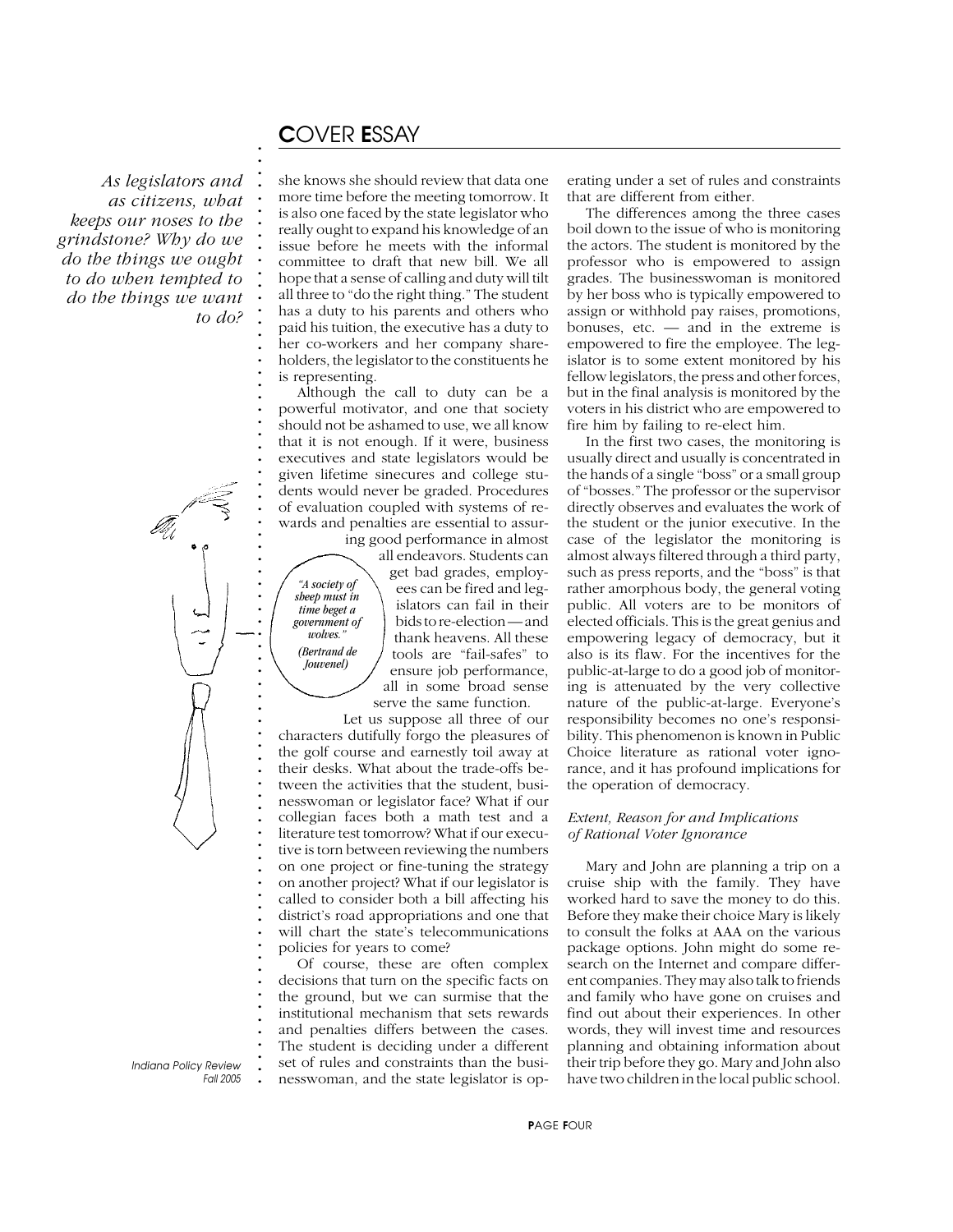Surely the policies of the school district are as important to them as their choice of family vacation. Yet, typically, the couple invests less time and effort engag-

ing in detailed research about the positions and policies of prospective candidates for school board than they do investigating the attributes of cruise lines. Many voters

*"Money with Congress is nothing but trash when it comes from the people." (Davey Crockett)*

abstain from voting in such elections or vote in ways that are incredibly dumbfounding and arbitrary.1

The state of voter ignorance about issues and candidates is a well-documented and long-standing phenomenon in politics. The Public Choice scholar, Ilya Somin, reports that in 1964 only 38 percent of the American population was aware that the Soviet Union was not a member of NATO. Sixty-two percent thought that the Soviets were part of NATO, or simply did not know (Somin 1998, p. 417). More recently, in the year 2000, only 37 percent of the population was aware that the crime rate had decreased in the previous decade, and only 15 percent could identify correctly the name of at least one candidate for the House of Representatives in their own district. In 2004, a full 68 percent of the voting public did not know that Social Security was one of the two largest federal budget items, and 78 percent did not know that the then-current unemployment rate was lower than the 30-year average (Somin 2004, pp. 6-7).

Although many educators and pundits blame voter apathy, poor education, economic distress or a variety of other factors for this appalling level of public ignorance, there is little evidence that rising education, rising income or increased access to public information do much to remedy the situation (Delli and Keeter 1996). We can wag our fingers at our fellow citizens for their lack of civic duty, but it doesn't seem to do much good.

There is, however, a straightforward explanation for the phenomenon. When John and Mary make the decision as to the cruise they have full control of the decision. They pay all the costs and they receive all the benefits. Although it is unlikely their information is ever perfect, they have a clear incentive to get an adequate amount of information and process it in a rational manner. On the other hand, when they "choose" a school board candidate they do not have full control over the choice; indeed, they share control with hundreds, often thousands, of other voters. The odds that their vote will influence the outcome of the election is minimal.<sup>2</sup> Correspondingly, there is little incentive for voters to obtain good information or process what information they obtain in a rational manner.<sup>3</sup> It isn't that John and Mary are bad or lazy or stupid, it is they have little incentive to be well-informed since their input is marginal to the outcome. They are "rationally igno*The first implication of voter ignorance is that voters are unlikely to pay a lot of attention to what their legislators do.*

**. . . . . . . . . . . . . . . . . . . . . . . . . . . . . . . . . . . . . . . . . . . . . . . . . . . . . . . . . . . . . . . . . . . . . . . . . . .**

*Voters have little incentive to understand the actual relationship between government policies and social outcomes.*

*Finally, the reality of voter ignorance establishes incentives for legislators; indeed, a legislator who does not pander to the ill-informed voter may not survive the electoral process.*

*1. In the state of Oklahoma certain aspiring politicians were known to change their legal name to Will Rogers before the election. Apparently, taking the name of the famous Oklahoma humorist enhanced their vote-getting appeal. Legislation eventually was passed that forbade such name-changers from running for office.*

*2. Some may argue that the closeness of the 2000 election shows that the individual's vote does matter. However, a careful analysis of the 2000 election results and post-election machinations indicates that in a contested recount an individual's vote matters less than it does in traditional voting theory (see Bohanon and Van Cott 2002).*

*3. There is an extensive literature that argues the problem of rational ignorance on the part of voters is not an overwhelming problem in a democracy. A number of theories have been forwarded in defense of voter wisdom (see Hoffman1998). Many such theories argue that voters take rational "shortcuts" in obtaining political information, and that these shortcut methods serve to reflect the voter interest in a reasonably effective way. In this approach voters rely on opinion leaders to shape their preferences. An example of a shortcut is a voter who relies on an organization, such as a trade union or business club; or a particular "expert" such as a journalist or public commentator to give him good information that informs his voting decision. Although there is undoubtedly some truth in this, voters do likely use shortcut methods (indeed, political ideology or philosophy itself can be seen as a rather sophisticated form of a shortcut). This shortcut theory begs the question in the final analysis, however, and simply reduces the problem to another level. How does the voter obtain good information on the quality of their shortcut? As Ilya Somin points out: "Since the whole point of relying on opinion leaders is to economize on information costs, the voter is unlikely to invest heavily in researching opinion leaders' qualifications" (Somin 1998, p.425).*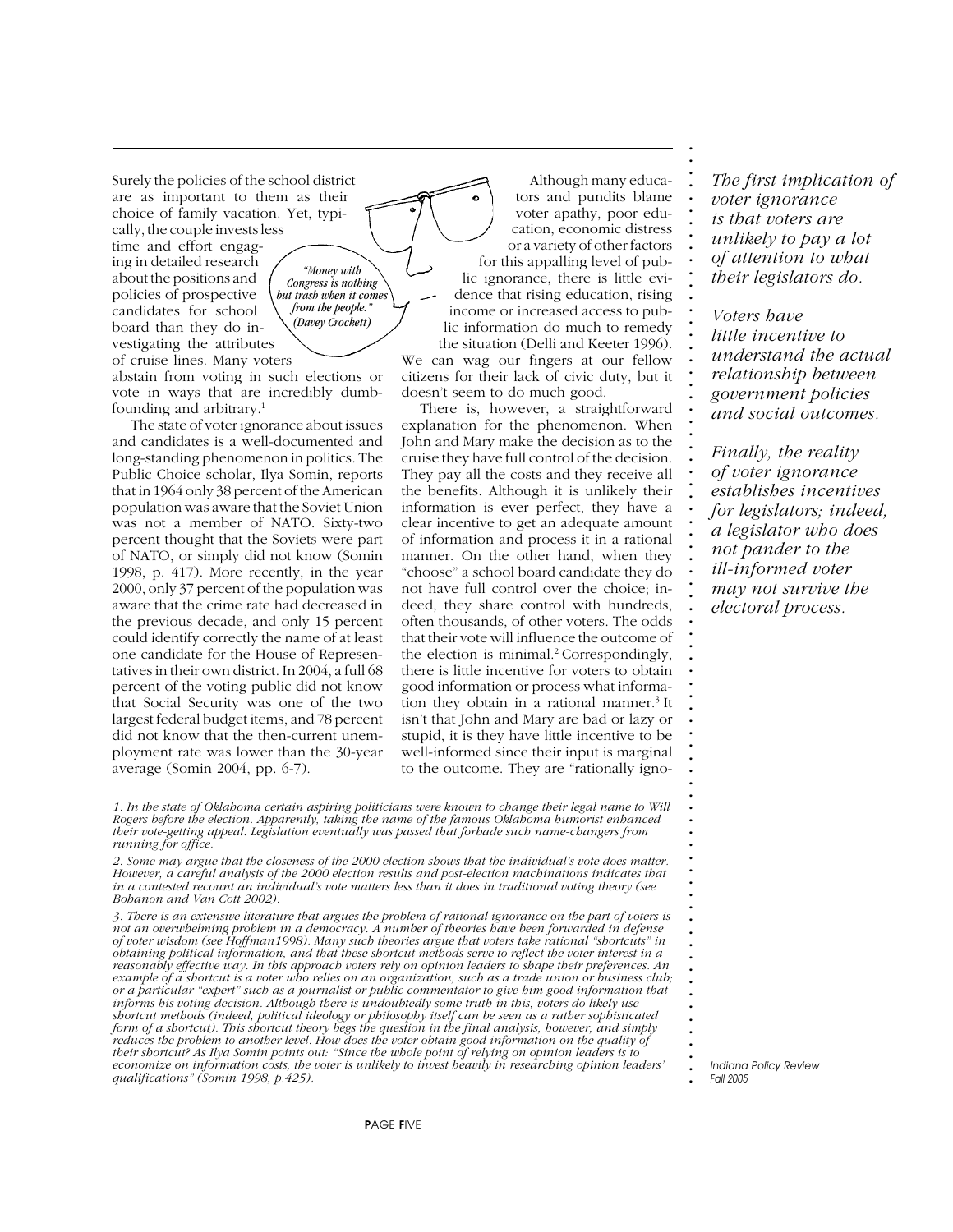# C*OVER* E*SSAY*

**. . . . . . . . . . . . . . . . . . . . . . . . . . . . . . . . . . . . . . . . . . . . . . . . . . . . . . . . . . . . . . . . . . . . . . . . . .**

*Interns make at least two persistent observations about the Legislature: 1) the amount of time spent on truly trivial issues; and 2) how poorly informed even the most conscientious, honest and hard-working legislators are when it comes to knowing the details of bills on which they vote.*

rant." Why does this matter, and why does it influence the actions of legislators? The first and most obvious implication of voter ignorance is that voters are unlikely to pay a lot of attention to what their legislators do. Indeed, most voters cannot even identify who their representatives are, much less give a clear account of their policy positions or actions. Yet, the theory of democratic government rests on the notion that the people monitor the actions of their representatives. There is little incentive, however, for good monitoring.

Second, voters have little incentive to understand the actual relationship between government policies and social outcomes. Some examples: 1) Despite the overwhelming evidence that price ceilings only make shortages worse, voters typically demand legislators impose price ceilings on commodities like gasoline when prices rise; 2) even though there is a great body of scholarly literature indicating little relationship between school spending and academic performance, politicians rarely challenge and the public rarely questions the sacred cow of increased education appropriation for kindergarten

*"Our Founding Fathers could not foresee a nation governed by professional politicians." (Reagan)*

though grade 12 to "ensure the future of our children"; and 3) although the general incidence of taxes has been well understood for at least a hundred years, the public still believes that inanimate business entities pay taxes and legislators of all stripes continue to perpetu-

ate the myth in their political rhetoric (see Bohanon 2003).

Voters respond positively to tangible, clear benefits that are directly attributable to their representatives. They respond negatively to any action attributable to their representative that can be construed to impose costs or deny benefits to the voter. Successful elected representatives almost always show up for ribbon-cuttings. Few successful elected representatives make their way by proposing specific tax hikes or budget cuts, although almost all can wax on eloquently about the general need for fiscal discipline.

Third and most important, the reality of voter ignorance establishes incentives for legislators. If voters are shallow, shortsighted and ill-informed, then it is only natural that the political process often responds in a similar fashion. Put another way, a legislator who does not pander to the ill-informed voter will not survive the electoral process.

Over the past 25 years I have had a modest degree of interaction with the Indiana political system at both a state and local level as both a citizen and as an economist. I say modest because although it is more than that of the typical citizen it is not as extensive as that of many who are dedicated to full-time political interaction. I have, however, over the years had a number of students who have been interns at the Statehouse. These students make at least two persistent observations about the Legislature: 1) the amount of time spent on truly trivial issues; and 2) how poorly informed even the most conscientious, honest and hard-working legislators are when it comes to knowing the details of bills on which they vote.

It may seem strange that the Legislature spends a lot of time passing bills commending little Audrey's stellar performance at the local music pageant. Yet, recognizing that this is exactly the kind of local benefit that Audrey's parents remember, exactly the kind of action that Audrey's dad will announce at the Rotary club (and of course, publicly applaud the legislator for his interest in the matter), it is easy to see why this is a valuable use of time to the legislator. It also is easy to see how a legislator will spend time working out the fine details of bills that are of special interest to the local constituents, while ignoring the details of bills that serve a larger statewide interest. This is not because of poor intentions, not because of evil or lazy legislators, but is an institutional flaw that flows from the reality of voter ignorance.

### *Benefits of Democracy*

There are some who would object to the above critique of government as being "anti-democratic." They argue that purveyors of such theories are in fact making an intellectual case intent on undermining the legitimacy of the Legislature and the election process. If democratically elected governments work so poorly, then why have elections at all? Why not dispense with the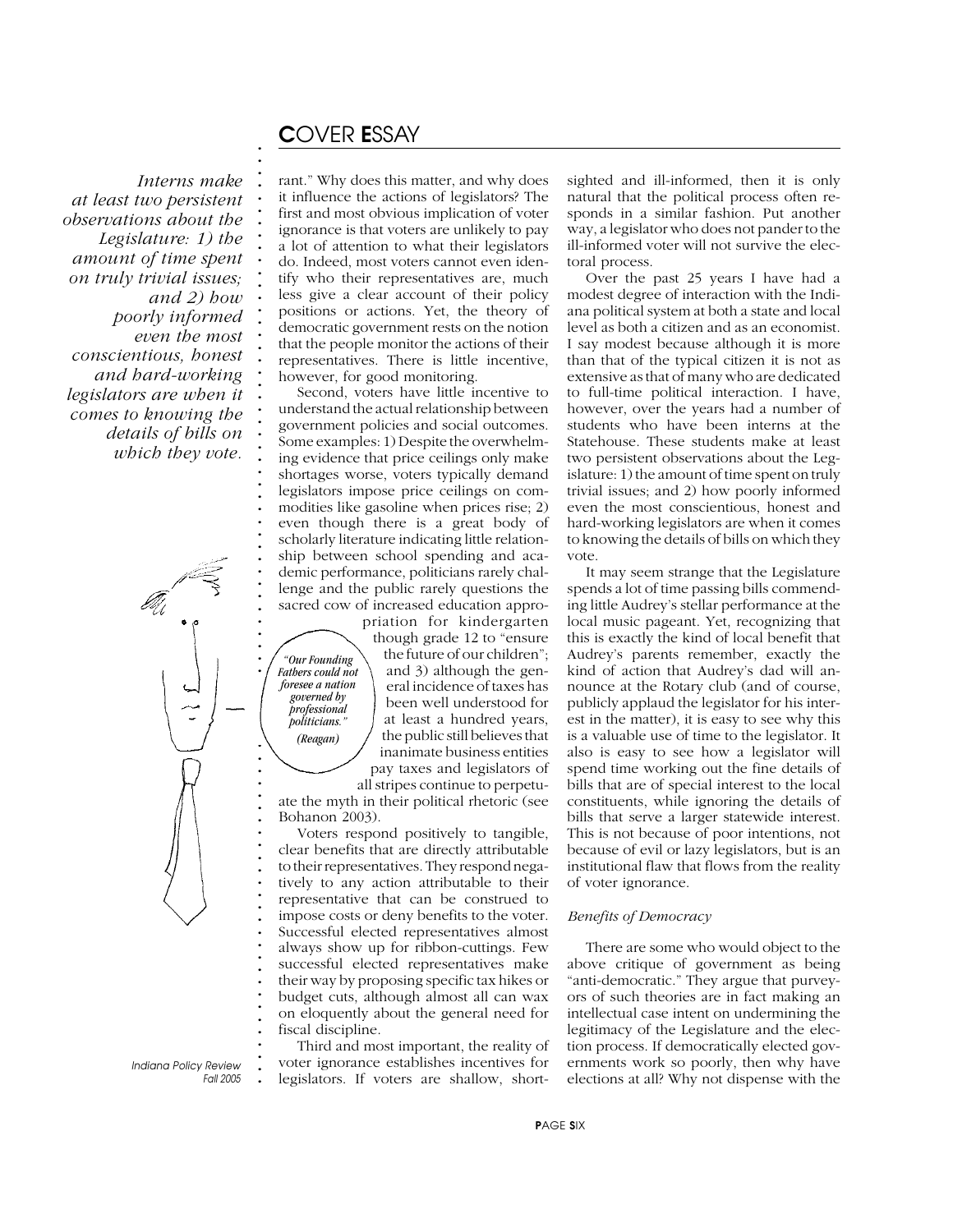process and have an elite manage the necessary apparatus of the state?

This is a straw man. No intellectual proponent of the rational-ignorance theory of voter behavior ever advocates the abolition of democratic institutions. To paraphrase Churchill: Democracy is the worst form of government,

until it is compared with the alternatives. But this visceral critique of the rationalignorance hypothesis does serve a useful function. It invites us to think about the purpose and goal of democracy.

*"The Constitution is a mere thing of wax in the hands of the judiciary." (Jefferson)*

Many contemporary liberal and socialist political theorists have grand ideas about what democracy is supposed to do. In their view, the democratic process is seen as a way of fulfilling the ideals, the ambitions and the aspirations of individuals, of constituent groups and of society at large. Writers such as Jurgen Habermas (1990) talk of deliberative democracy — in which citizens engage in a process of dialogue where all social issues are on the table. This interactive and transformative procedure is seen as one that will provide secular salvation and collective spiritual redemption.<sup>4</sup> In this elevated view, democracy is a wider social arrangement where the collective will is somehow discerned and the general good trumps narrow and provincial interests. All human problems and grievances can be remedied by democracy.

Yet, there is another view of democracy that I dare say is a more historically authentic representation. Democracy is not about fulfilling our highest aspirations but about avoiding our worst fears. The purpose of elections, checks and balances and constitutions is to preserve God-given individual rights. As the Russian author Alexander Solzhenitsyn pointed out in the early 1990s when Russia was awkwardly moving toward a more democratic regime:

In opting for democracy we must understand clearly what we are choosing . . .

*4. Hillary Clinton's talk about the "politics of meaning" is a more mainstream application of such an approach.*

*5. Less democratic regimes did spend more on military appropriations and interestingly, had more progressive income tax structures (Mulligan and Sala-I-Martin 2004, pp.71-72).*

The contemporary philosopher Karl Popper has said that one chooses democracy, not because it abounds in virtue, but only to avoid tyranny . . . President Reagan expressed his thoughts . . . Democracy is less a system of government than a means of limiting government, preventing it from interfering in the development of the true source of human values found only in family and faith (Solzhenitsyn 1991, pp. 62-65).

Democracy and elections are not designed to fine-tune and perfect society. Rather, they operate as a kind of release valve that prevents the boiler from blowing up. Although voters are often fooled, are often confounded with bad information and have little incentive to make careful and deliberate decisions, we hope and pray that electoral constraints can prevent the worst abuses and misuses of power. Recently, a team of scholars examined in detail what determined the fiscal and political outcomes of countries based on their form of government (Mulligan and Sala-I-Martin 2004). The research shows that there is little difference in the fiscal outcomes of democratic or less-democratic states. Democracy does not seem to augment or constrain general public-sector size.5

What is different, however, is that the practice of torture, the repression of free speech and restrictions on religion are generally not found in democratic states. Electoral politics work much as the canary in the coal mine: It may not make the mine a healthy environment but it prevents absolute disasters from occurring.

#### *The Case for Limited Government*

Here is a final point that emerges from the discussion. Educators invest resources trying to convince students to take their responsibilities as citizens seriously. From kindergarten on, students are told that it is their responsibility to be well-informed members of the electorate. In the presence of rational voter ignorance, is this foolish? Of course not. Outlining and exhorting one

*Democracy is less a system of government than a means of limiting government, preventing it from interfering in the development of the true source of human values found only in family and faith.*

**. . . . . . . . . . . . . . . . . . . . . . . . . . . . . . . . . . . . . . . . . . . . . . . . . . . . . . . . . . . . . . . . . . . . . . . . . . .**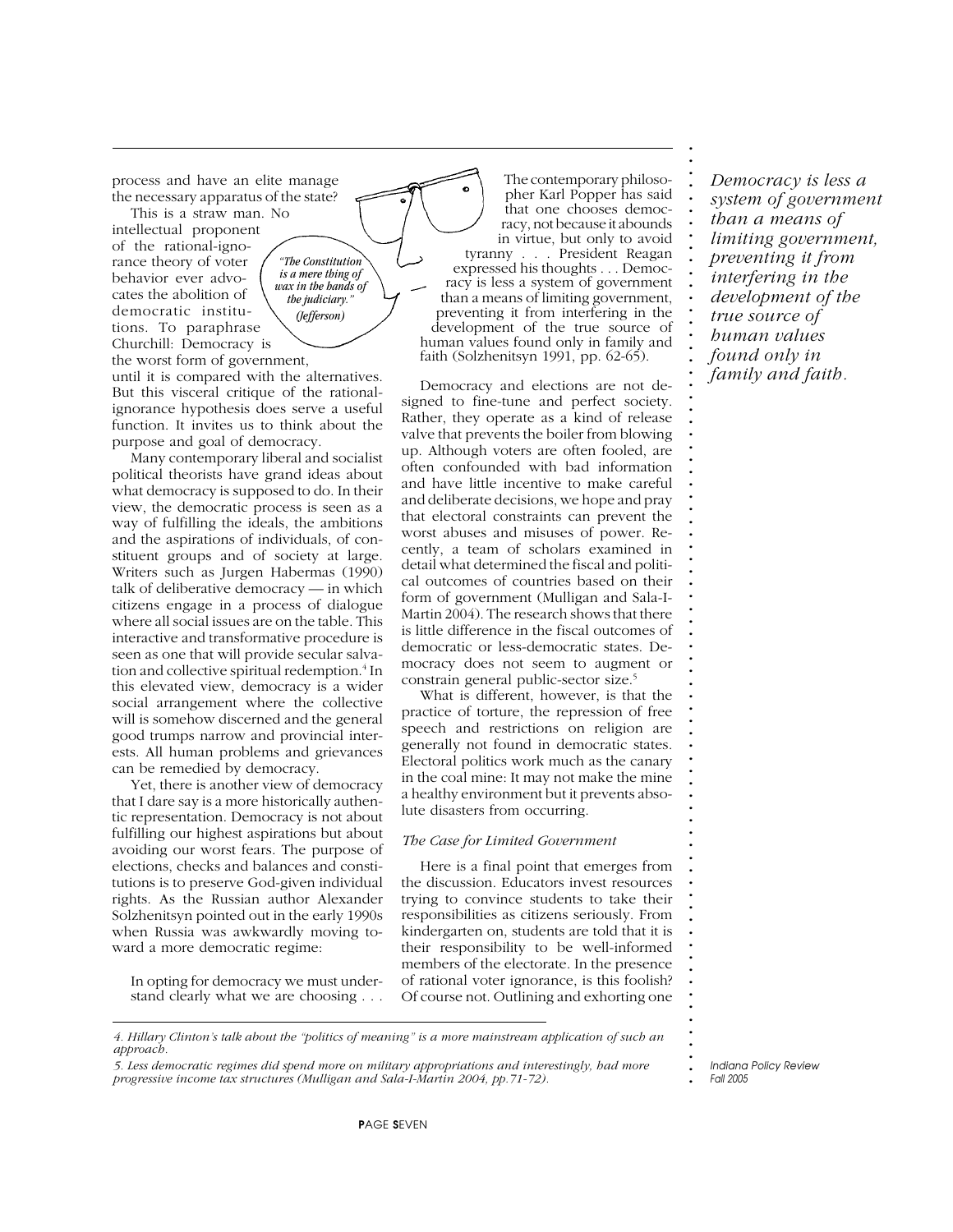# C*OVER* E*SSAY*

**. . . . . . . . . . . . . . . . . . . . . . . . . . . . . . . . . . . . . . .**

 *If the number of issues on the public plate is narrow, focused and limited, then perhaps democratic process in its ideal form can flourish.*

to duty is a noble endeavor. Ordinary humans often rise above the confines of their narrow interests to pursue more lofty goals. This should be encouraged. But we are foolish if we rely on exhortations to duty to solve all our problems. Taking the duties of citizenship seriously is like any other virtue: It is a precious and scarce good, and one that ought to be used in an economizing fashion. The public can perhaps be relied on to obtain good information and use good judgment in political matters if the expectations are not excessive. This can only be accomplished if the role of government is limited.

 If the number of issues on the public plate is narrow, focused and limited, then perhaps democratic process in its ideal form can flourish. Ilya Somin points out that during the period of limited federal power in the 19th century, "national politics revolved around a small set of relatively narrowly defined issues. . . . (and) politicians presented for mass consumption far more sophisticated arguments than prevail in electoral politics today." He goes on to assert that "voter knowledge and control of government will be much greater under a regime of strictly limited government power .

. . *It also leads to the counter-intuitive suggestion that the extension of government power to new areas of social life undercuts democratization rather than furthers it"* (this author's

emphasis, Somin 1998, pp. 434-435). To make democracy work, its scope must be narrow.

 *"That the government that governs least governs best." (Jefferson)*

#### *Conclusion*

**. .**

**. . . . . . . . .**

Thomas Jefferson stated "that the government that governs least governs best." This is often taken, not without merit, as a libertarian motto for government to keep its hands off private choices. But it also can be seen as a prescription for government to do a few tasks quite well.

In the battle for ideas there are two competing forces. One side calls for citizens to insist their governments do more in

dealing with social issues and problems. This side seems to think that there is an endless untapped supply of citizen sacrifice to monitor an ever-expanding state. The other side, of which this review and foundation are part, recognizes the importance of citizen oversight in a free society but recognizes its supply is limited. Rather than pile more and more obligations on both citizens and the state, it is better to have a constrained and focused set of expectations about what government and democracy can accomplish.

So what does this tell us about the upcoming legislative session? Don't expect much. Indeed, if you insist on a lot, then you will surely get only a little.  $\mathsf{Q}$ 

#### *References*

Cecil E. Bohanon. "The Saga of Indiana Taxes." *The Indiana Policy Review,* 2002, Vol. 13 No. 3, pp. 26-35.

Bohanon and T. Norman Van Cott. "Now More Than Ever Your Vote Doesn't Matter." *Independent Review,* 2002, Vol. 6 No. 4, pp. 591-596.

Carpini Delli, Michael and Scott Keeter. What Americans Know About Democracy and Why it Matters. New Haven: Yale University Press, 1996.

Jurgen Habermas. "Moral Consciousness and Communicative Action" (trans. Christian Lenhardt and Sherry Weber Nicholson). Cambridge: MIT Press, 1990.

Tom Hoffman. "Rationality Reconceived: The Mass Electorate and Democratic Theory." *Critical Review*, 1998, Vol. 12 No. 4, pp. 459-480.

Casey B. Mulligan, Richard Gil and Xavier Sala-I-Martin. "Do Democracies Have Different Public Policies than Nondemocracies?" *Journal of Economic Perspective,* 2004, Vol. 18 No. 1, pp. 51- 74.

Alexander Solzhenitsyn. Rebuilding Russia. New York: Farrar, Straus and Giroux, 1991.

llya Somin. "When Ignorance Isn't Bliss: How Political Ignorance Threatens Democracy." *Policy Analysis,* 2004, No. 525, Washington, D.C., Cato Institute.

*Ibid.* "Voter Ignorance and Democracy." *Critical Review,* 1998, Vol. 12 No. 4, pp. 413-458.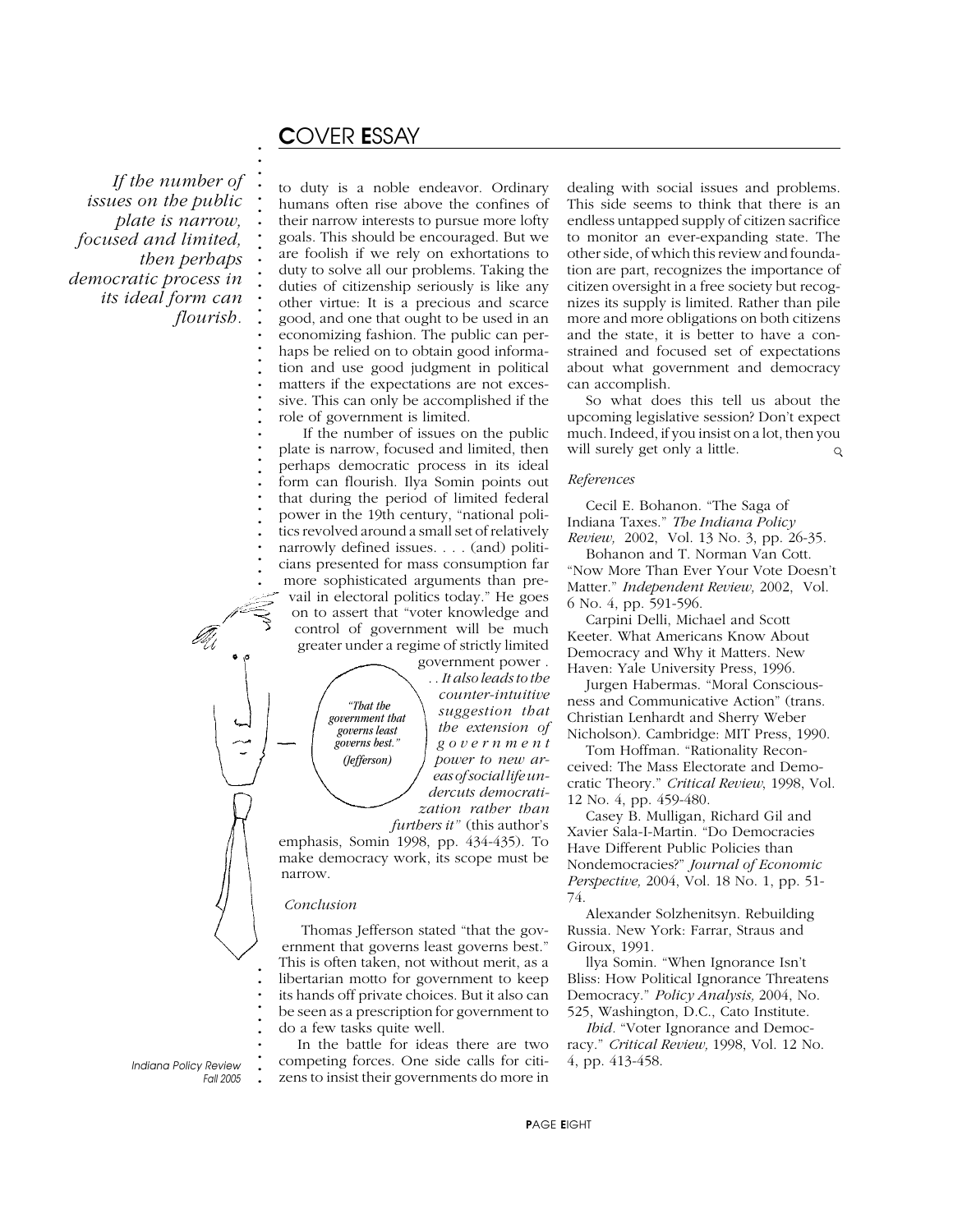# WHEN BAD THINGS **HAPPEN** TO GOOD BILLS

*Telecom reform died in a recurrent leadership vacuum*

*"If you recognize that the traditional way we looked at politics had a lot of romance in it, then Public Choice comes along and removes the romance. I think the natural outcome of that is you're going to be more skeptical about government than you would have been otherwise." — James Buchanan1*

#### **by MATTHEW HISRICH**

 $\mathrm A$  s the 114th Indiana General Assemthe case in the beginning, a sense of possibility in the air. By the close of the session, as is always the case at the end, thoughts had turned to things left undone. The question for all of us concerned with the legislative process is why this disappointment seems to be so unavoidable.

Medicaid reform and school finance are perennial losers in this game, not just in Indiana but in nearly every state. It almost goes without saying that these issues will be danced around while the legislature is in session, with perhaps minor policy changes enacted. Ultimately, though, true systemic reforms are left until "next time."

What is surprising about the 114th General Assembly in particular is that even a straightforward bill with broad support in an uncontroversial area could not reach the finish line. All knew that telecommunications reform was overdue but the fickle nature of politics here overcame common sense.

#### *Time for a Change*

Over the course of the last 20 years, communications technology underwent tremendous change. Many tools once seen as cutting edge are now obsolete. In all of this time, however, Indiana's regulatory approach has seen no major adjustment.2 The result is a structure that undermines competition and places the state at an economic disadvantage. For this reason alone, many in the legislature recognized the need for an overhaul of existing regulations and had begun calling for change in recent years.

*The question for all concerned with the legislative process is why a sense of possibility turns into disappointment.*

**. . . . . . . . . . . . . . . . . . . . . . . . . . . . . . . . . . . . . . .**

**.** *Indiana Policy Review Fall 2005*



*Matthew Hisrich, a Richmond resident, is an ajunct scholar of the foundation and a policy analyst with the Buckeye Institute for Public Policy Solutions, a fellow member of the State*

*Policy Network. He is the author of "Telecom Rules Seem Oblivious to Technology," The Indiana Policy Review, winter 2005.*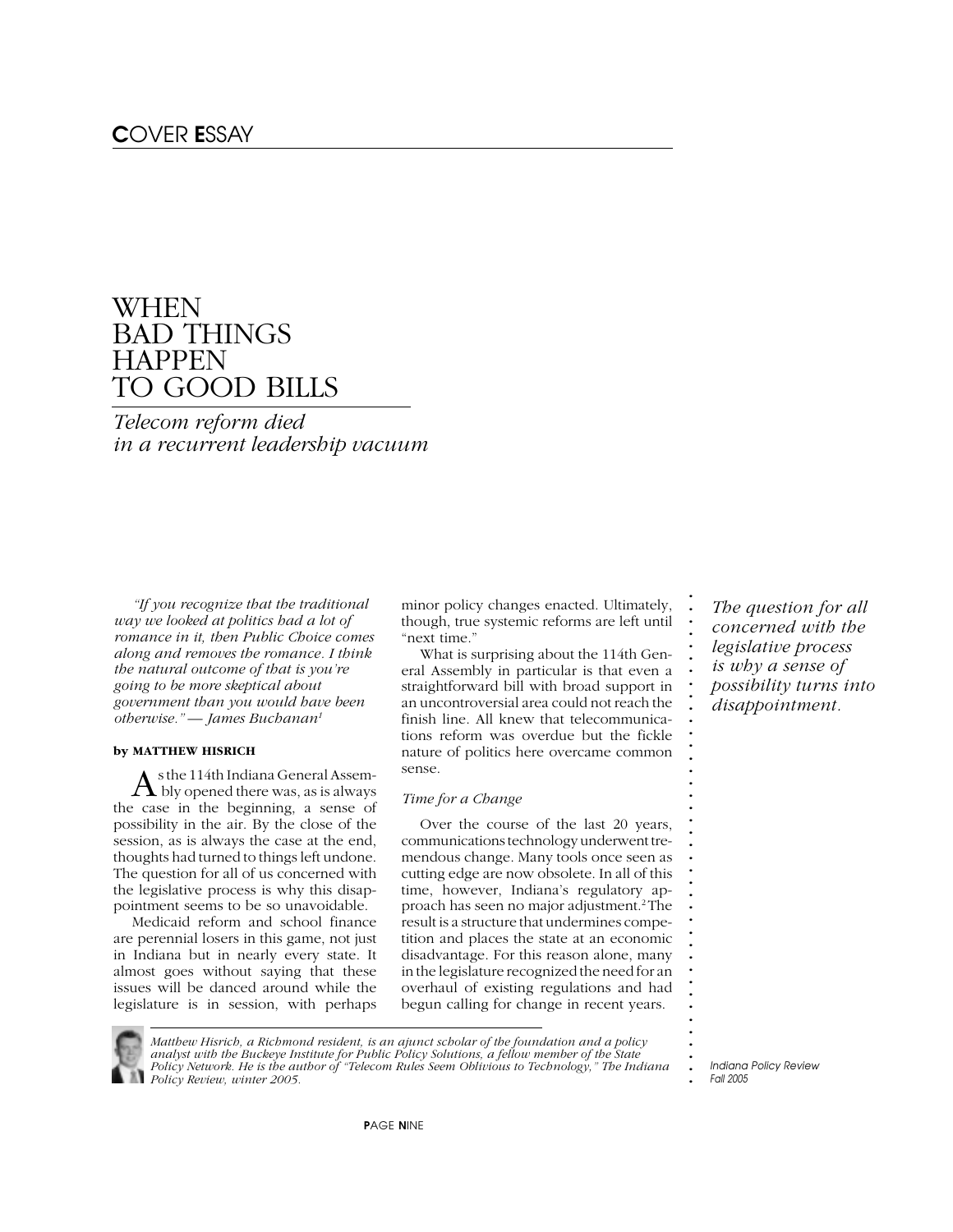# C*OVER* E*SSAY*

**. . . . . . . . . . . . . . . . . . . . . . . . . . . . . . . . . . . . . . . . . . . . . . . . . . . . . . . . . . . . . . . . . . . . . . . . . . .**

*Despite attempts to encourage competition in telecommunications, Indiana's "welfare state" approach of existing regulations breeds only dependence in the wireline sector.*

In 2004, The Federal Communications Commission (FCC) provided additional impetus for change. The Commission essentially disallowed state utility commissions from setting prices, instead calling on companies to negotiate prices among themselves.

A letter released last year and signed by all five FCC commissioners stated, "In the past, the commission has been divided on these issues. Today, we come together with one voice to send a clear and unequivocal signal that the best interests of consumers are served by negotiation."3

#### *What Is the Problem?*

Indiana's antiquated regulatory approach takes an economic toll on consumers and businesses in the state. A quick review of where Hoosiers stand relative to their neighbors makes this clear.

Indiana trails 22 other states in the number of high-speed Internet connections,<sup>4</sup> and lags 20 states in the number of wireless subscriptions<sup>5</sup> despite ranking 14th in population.

This is by no means due to lack of demand. From 1999 to 2003, wireless subscriptions doubled, rising from 1.3 million to 2.6 million. $6$ 

In contrast, the number of wirelines in Indiana fell from 3.7 million to 3.6 million during the same time period despite an increase in population.<sup>7</sup>

The problem is that despite attempts to encourage competition, the "welfare state" approach of existing regulations breeds dependence rather than meaningful competition in the wireline sector. At the same time, the approach treats traditional phone companies as monopolists in an era where wireless communications are becoming the dominant form of communication.

The Indiana Utility Regulatory Commission (IURC) has long set rates on wholesale pricing for network access among the lowest in the nation, stacking the deck against traditional wireline providers. Despite a recent rate increase, Indiana's rates still rank 45th-lowest in the nation.<sup>8</sup> Incumbent service providers who own the network therefore earn less revenue with which to invest in upgrades and new services, while competitors have less incentive to build facilities of their own.

State government data indicate that 70 percent of the lines billed by competitors in 2002 were serviced in whole or in part by an incumbent network, up from 40 percent in 2000.9 There also has been a corresponding decline in the proportion of lines served by competitors' own facilities. Local competitors in Indiana used their own facilities to service a mere 30 percent of their customers in 2002, down from 60 percent in  $2000$ .<sup>10</sup>

Current laws prescribe a host of mandates on telecommunications providers that are unnecessary at a time when consumer options are so plentiful. Incumbent companies must offer nine specific services irrespective of consumer demand. They essentially are forced to offer flat rate service.<sup>11</sup> Incumbents also are prohibited from niche marketing as they must offer their services to every segment of the market in which they are licensed.

But that's just the beginning. Incumbent firms are locked into inflexible pricing schemes that prohibit them from even applying for a rate increase for basic local services more than once every 18 months.<sup>12</sup> (Under alternative regulatory plans, rates are capped for about three years.) And, following the FCC's ruling that companies should be free to negotiate rates among themselves, the IURC demanded to review in its entirety the first voluntary agreement to be reached. Such tactics show a complete disregard for the operations of the private sector.

### *A Straightforward Piece of Legislation*

In recognition of the changing climate of telecommunications, both Idaho and Iowa approved telecom deregulation measures during their most recent legislative sessions. In Indiana, a House bill was designed to deregulate telecommunications but died along with more than 100 bills as a result of a walkout near the end of the session.

A Senate bill took up where the House bill ended by merging broadband deployment with telecom reform. The bill consisted of three main components: 1) a statewide broadband exploratory committee; 2) a rural broadband grant program; and 3) general telecommunications reform.

The telecommunications reform component focused primarily on reining in the IURC and creating an environment more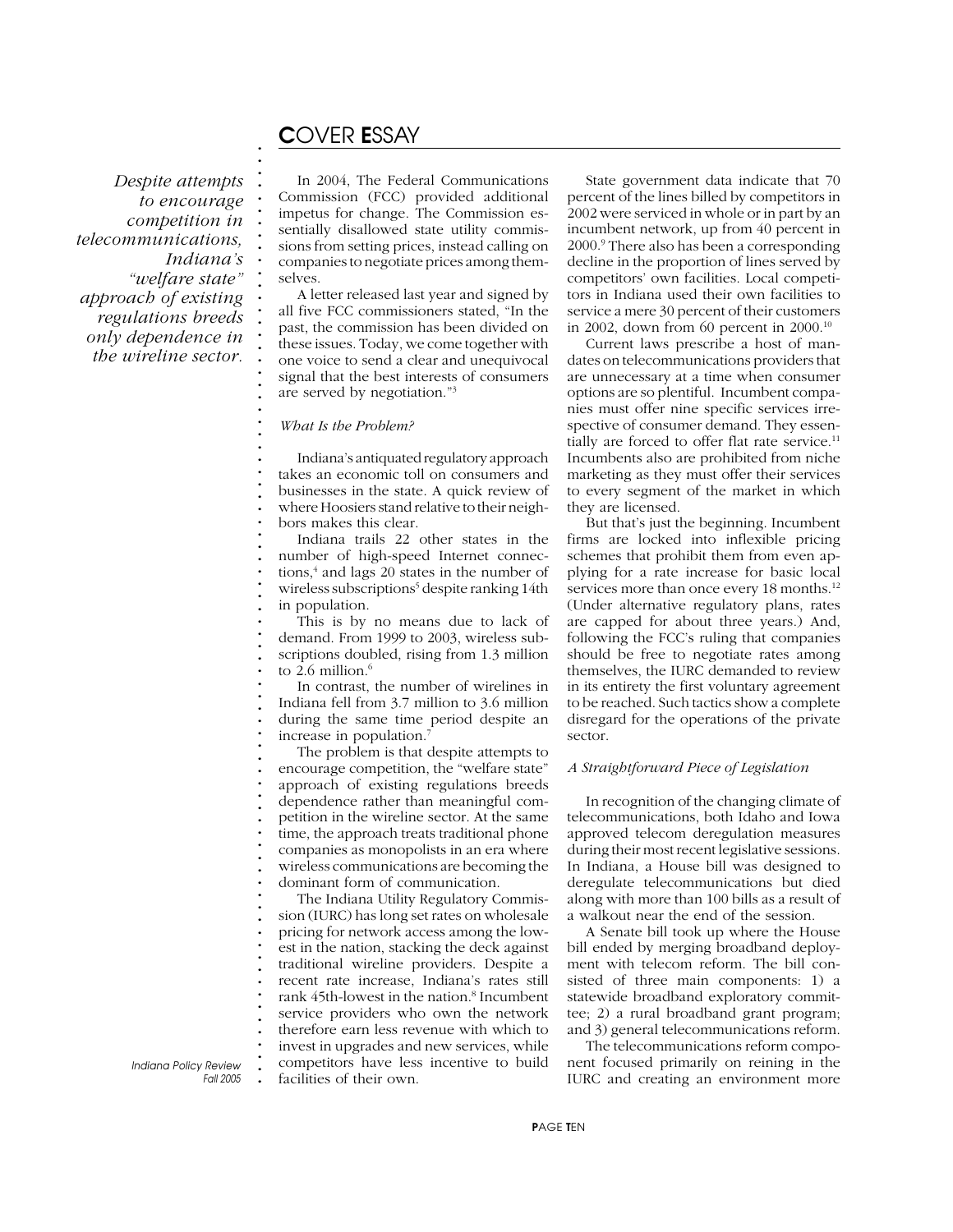conducive to investment in Indiana. Specifically, the legislation stated that:

• Voice over Internet Protocol (VoIP) services are not a public utility and therefore not subject to IURC jurisdiction.

• The IURC does not have jurisdiction over advanced and broadband services or information services.

• The IURC does not have jurisdiction over any nonbasic telecommunications service.

• Incumbent local exchange carriers must continue to offer a flat monthly rate with unlimited local calling for basic telecommunications services.

• After June 30, 2010, The IURC will not have jurisdiction over pricing, terms and conditions for basic telecommunications service.

• The IURC does not have jurisdiction over basic telecommunications services in an exchange area if 50 percent of the households have access to broadband.

• The IURC must establish reasonable pricing for unbundled network elements, the resale of telecommunications services and interconnection.

• The IURC must biennially identify and eliminate telecommunications regulations no longer necessary due to advances in technology and competition.

• Duties to provide dual-party relay services for the hearing and speech impaired must apply to providers of advanced, broadband and other Internet services.

• The IURC retains jurisdiction over the provision of 211 services.

• The IURC retains jurisdiction over the rates that may be charged by an incumbent local exchange carrier to a pay phone service provider.<sup>13</sup>

The bill had support outside of the Legislature. Supporters included the Indiana Manufacturers Association, Indiana Chamber of Commerce, Indiana Telecommunications Association (40 small Indiana telecom companies), SBC, Verizon, Sprint, Indiana AFL-CIO, CWA Local 4900, Women Impacting Public Policy, and Custom Electronic Design and Installation Association.

The concept of telecom reform generally and the components of this bill specifically seemed to have support among legislators as well. The House voted 74-22 for the legislation. The mood in the Senate also seemed to favor deregulation with three of the four conference committee members backing the bill.

#### *What Went Wrong?*

Three out of four conference committee members proved to be one too few. Despite having survived a dramatic walkout by Democrats and various incarnations, telecommunications reform in the end could not make it past the one person it needed most.

The chairman of the Senate Economic Development and Technology Committee originally introduced the Senate version of telecom law as a broadband initiative. From the moment deregulation was added to that bill, the senator appeared ill at ease.

"I don't think it is going to stay in its current version," he told *the Muncie Star-Press* in April. "We have plenty of time to negotiate that."14

Time ran out, however, negotiations fell through, and the failure of compromise meant the failure of all three components within the bill.

#### *Public Choice 101*

What can explain such an outcome? A Nobel prize-winning economist, James Buchanan, is one of the founders of a school of thought known as Public Choice. Its premise is to challenge misconceptions regarding public policy and in the process develop a better model for understanding behavior. Or, as Buchanan plainly states, "It is nothing more than common sense, as opposed to romance."15

Buchanan labels his approach as common sense because rather than assuming that rational behavior ends at the Statehouse doors, Public Choice asserts that individuals behave in the same manner whether in the public or private sector.<sup>16</sup>

"If the individual is motivated by personal benefits and costs when making decisions as a consumer, worker or investor," explains economist David Johnson, "that individual is going to be motivated by personal benefits and costs when making decisions in the voting booth, in the halls of Congress, and in the conference rooms of the bureaucracy."17

Applying this perspective to the 114th General Assembly may provide some an*Despite having survived a dramatic walkout by the Democrats, telecommunications reform in the end could not make it past the one person who*

*mattered.*

**. . . . . . . . . . . . . . . . . . . . . . . . . . . . . . . . . . . . . . . . . . . . . . . . . . . . . . . . . . . . . . . . . . . . . . . . . . .**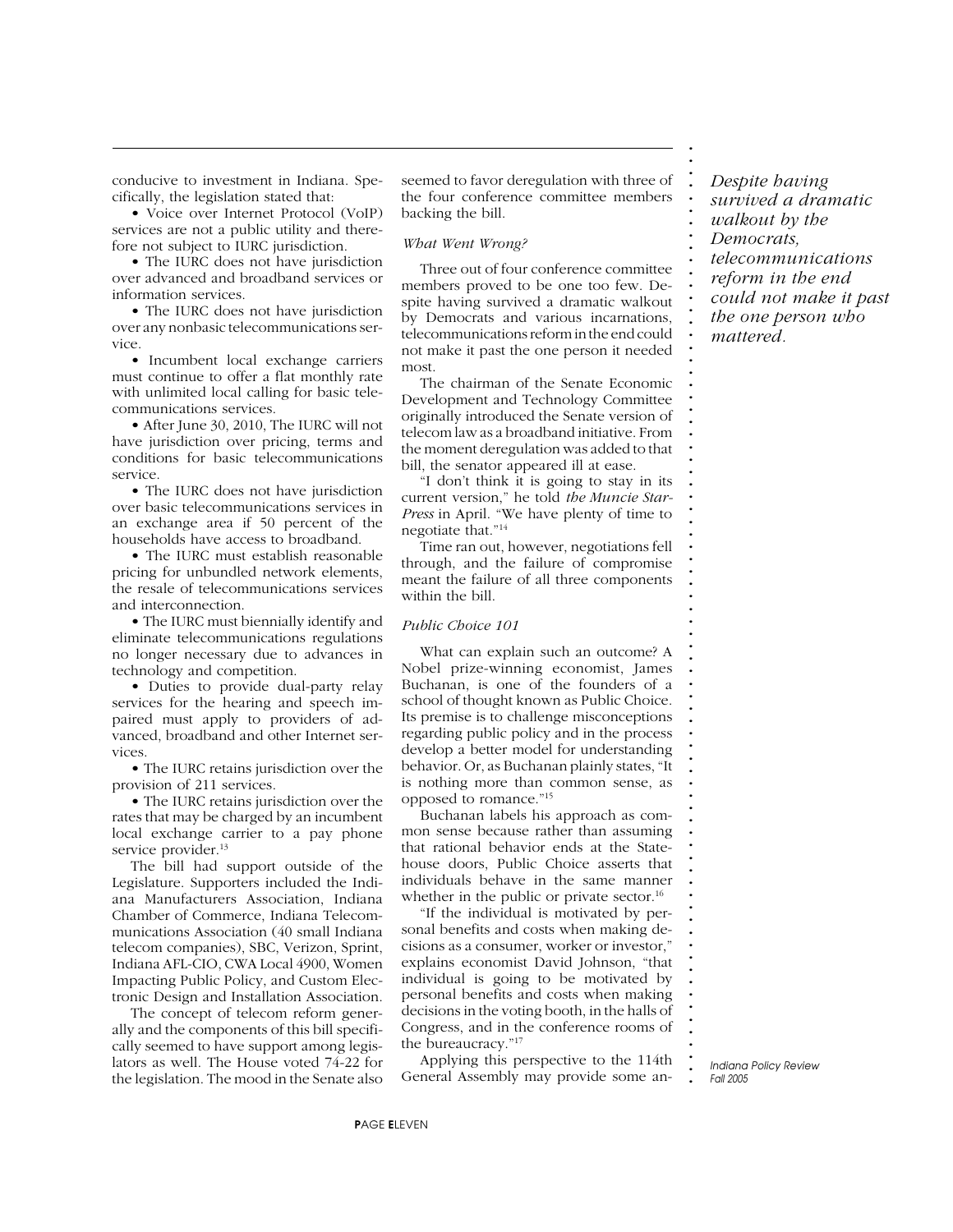# C*OVER* E*SSAY*

**. . . . . . . . . . . . . . . . . . . . . . . . . . . . . . . . .**

*A large group of legislators may well agree in principle with a piece of legislation, but if there is no champion whose pet interest is tied to the bill, then there is little hope of success.*



**. . . . . . . . . . . . . . . . . . . . . . . . . . . . . . . . . . . . . . .** *"One of the greatest delusions is evil can be cured by*  $legislation.$ *(Thomas Reed)*

swers to the question of why telecom reform failed.

#### *The Free-Rider Problem*

One of the first issues to arise in the context of individuals — and individual parties — acting in their own best interest has to do with levels of commitment. The incentive of individuals is always to maximize benefits and minimize costs. As a member of a group, this can translate into a situation in which not everyone pulls his own weight if the assumption is that a task will be accomplished or a goal attained regardless.

Perhaps the most recognizable example is group projects in school. It is rare for there not to be at least one "free rider" —

> if not more — someone who lets others pick up his slack simply because he can get away with it.

In politics, then, consensus within a group can become problematic. There is a danger within a broad coalition such as the one in favor of telecom reform that

few or even none of the actors will emerge as a champion of the cause. As well, in a session filled with new laws and regulations affecting each of the coalition members in varying ways, each may have its own area of focus despite agreeing in principle with another party on another issue.

If it is true in politics that the squeaky wheel gets the grease, and if few of the wheels in any particular coalition are squeaking all that much, then we should not be surprised that legislators lack incentive to fight for passage of the measure at hand. The same principle applies to those on the receiving end of the lobbying. A large group of legislators may well agree in principle with a piece of legislation, but if there is no champion whose pet interest is tied to the bill, then there is little hope of success.

### *Redistribution of Wealth*

This champion — and indeed all legislators — can be expected to act with one primary consideration in mind, namely, "How will my actions affect my chances for re-election?" Often, this boils down to crafting, voting for and working toward the passage of legislation that imposes a relatively small burden on a broad section of society in exchange for concentrated benefits for the legislator's constituents. A similar approach can be utilized to gain the support — or avoid the wrath of — powerful special interest groups, corporations and donors that may play a role in future campaigns.

So despite the pressing need, there simply was no champion for regulatory reform in telecommunications. There was one, however, for an issue less pressing statewide broadband.

The broadband project was in fact statewide wealth redistribution. That is, Indiana's urban residents would receive redundant service while subsidizing a larger, rural geographic area. It goes without saying that the legislative champion of such a proposal would be from the rural communities.

Supporters of telecom reform became resigned to the broadband measure when it was made clear that their measure could not proceed without the backing of this rural champion. Nonetheless, once public scrutiny of the questionable broadband provisions emerged, the champion bolted and the house of cards collapsed.

### *What Does the Future Hold?*

Indiana's past — much like its present in the areas of emerging technology — differs from its recent history in that innovation and few restrictions were the order of the day. If Hoosiers wish to restore a vibrant telecom sector, then they must unshackle the market and allow it to work on their behalf.

Unfortunately, the lessons learned from the 114th General Assembly are likely to apply to the 115th, the 116th and on down the line: Individual personalities will play as much a factor in what ultimately gets passed as the will of the people. Obtaining key committee assignments and, most importantly, re-election, will trump all else.

None of this, of course, precludes the passage of telecommunications reform, but what it does mean is that passage cannot be tied to economic benefits, general welfare or any other rationale related to the residents of Indiana.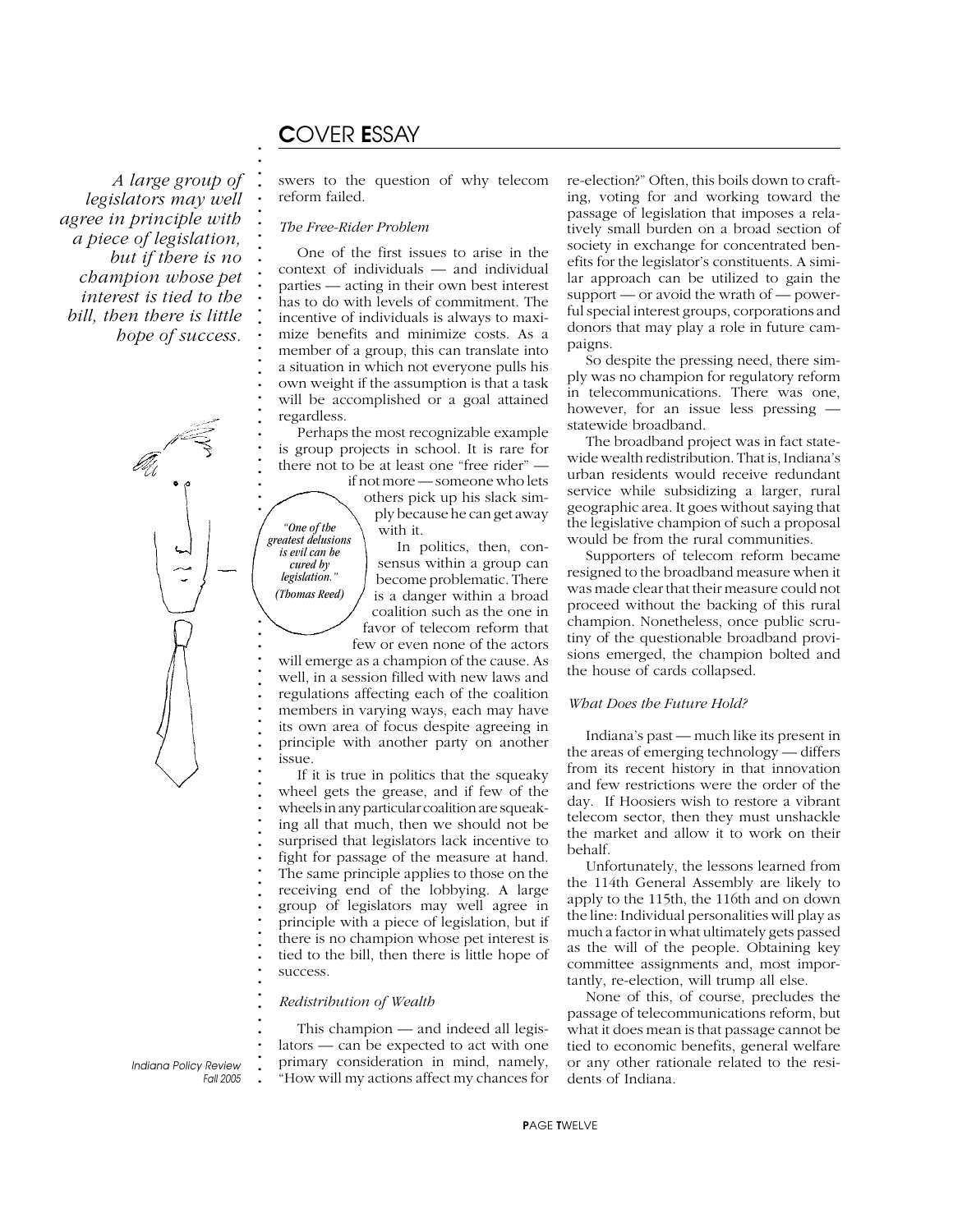All is not lost, however. Indiana residents have the ability to realign the incentive structure of elected officials. By impressing upon their leaders that re-election may very well hinge upon their actions regarding the state's economy and assuring them that

*"All good ends can be worked out by good means." (Charles Dickens)*

there will be consequences for petty politics, Hoosiers can reclaim their authority over their representatives. In so doing, the benefits of an active citizenry will spill over far beyond this one sector of the economy.

The fewer tasks that government has, the more likely government will do an adequate job. The only way to ensure this is to limit its scope and domain — the classic argument for limited government, the one on which this nation is founded.

#### *Endnotes*

1. "Interview with James Buchanan," *The Region* (Minneapolis, MN: The Federal Reserve Bank of Minneapolis, September 1995). Available at: *http:// www.minneapolisfed.org/pubs/region/95- 09/int959.cfm.*

2. See Article 7 of the Indiana Administrative Code. Available at: *http:// www.in.gov.*

3. Christopher Stern and Griff Witte, "FCC Pushes Phone Settlement," *The Washington Post,* April 1, 2004. Available at: *http://www.washingtonpost.com/.*

4. Federal Communications Commission, "High-Speed Services for Internet Access: Status as of Dec. 31, 2003," June 2004. Available at: *http://www.fcc.gov/ Bureaus/Common\_Carrier/Reports/FCC-State\_Link/IAD/hspd0604.pdf.*

5. *Ibid.*

6. Federal Communications Commission, "Local Telephone Competition: Status as of Dec. 31, 2003," June 2004.

7. *Ibid.*

8. Indiana Utility Regulatory Commission, "IURC Sets New Wholesale Prices for SBC Indiana," News Release, Jan. 5, 2004.

9. Indiana Utility Regulatory Commission, "Telephone Report to the Regulatory Flexibility Commission of the

Indiana General Assembly," Sept. 29, 2003, and Indiana Utility Regulatory Commission, "Telephone Report to the Regulatory Flexibility Commission of the Indiana General Assembly," August 2001.

10. *Ibid.*

11. These services include voice grade access to the pubic switched network; local usage; dual tone multifrequency signaling or an equivalent; single-party service or its functional equivalent; access to emergency services; access to operator services; access to interexchange service; access to directory assistance; and toll limitation for qualifying low-income customers. Joel Fishkin, IURC, e-mail correspondence, Aug. 25, 2004.

12. *Ibid.*

 $\mathsf{Q}$ 

13. "Digest of SB381," Indiana Legislative Services Agency, April 11, 2005. Available at: *http://www.ai.org/ apps/lsa/session/billwatch billinfo?year=2005&session= 1&request=getBill&docno=381.*

14. Marcia Oddi, "Huge telecom bill could deploy broadband, deregulate basic telephone service," *The Indiana Law Blog,* April 15, 2005. Available at: *http://indianalawblog.com/archives/ 2005/04/ind\_law\_huge\_te.html.*

15. "Interview with James Buchanan." *Op. cit.*

16. Thanks to Ball State University economics professor Cecil Bohanon for his assistance with this section. The Library of Economics and Liberty is an excellent resource for additional information on Public Choice theory. An encyclopedia entry on the subject is available at: *http://www.econlib.org/ library/Enc/PublicChoiceTheory.html,* and the James Buchanan and Gordon Tullock's Calculus of Consent is available in its entirety at: *http:// www.econlib.org/library/Buchanan/ buchCv3Contents.html.*

17. David B. Johnson, Public Choice: An Introduction to the New Political Economy. (Mountain View, CA: Mayfield Publishing Company, 1991), p. 13.

*The lessons learned from the 114th General Assembly are likely to apply to the 115th, the 116th and on down the line: Individual personalities will play as much a factor in what ultimately gets passed as the will of the people.*

**. . . . . . . . . . . . . . . . . . . . . . . . . . . . . . . . . . . . . . . . . . . . . . . . . . . . . . . . . . . . . . . . . . . . . . . . . . .**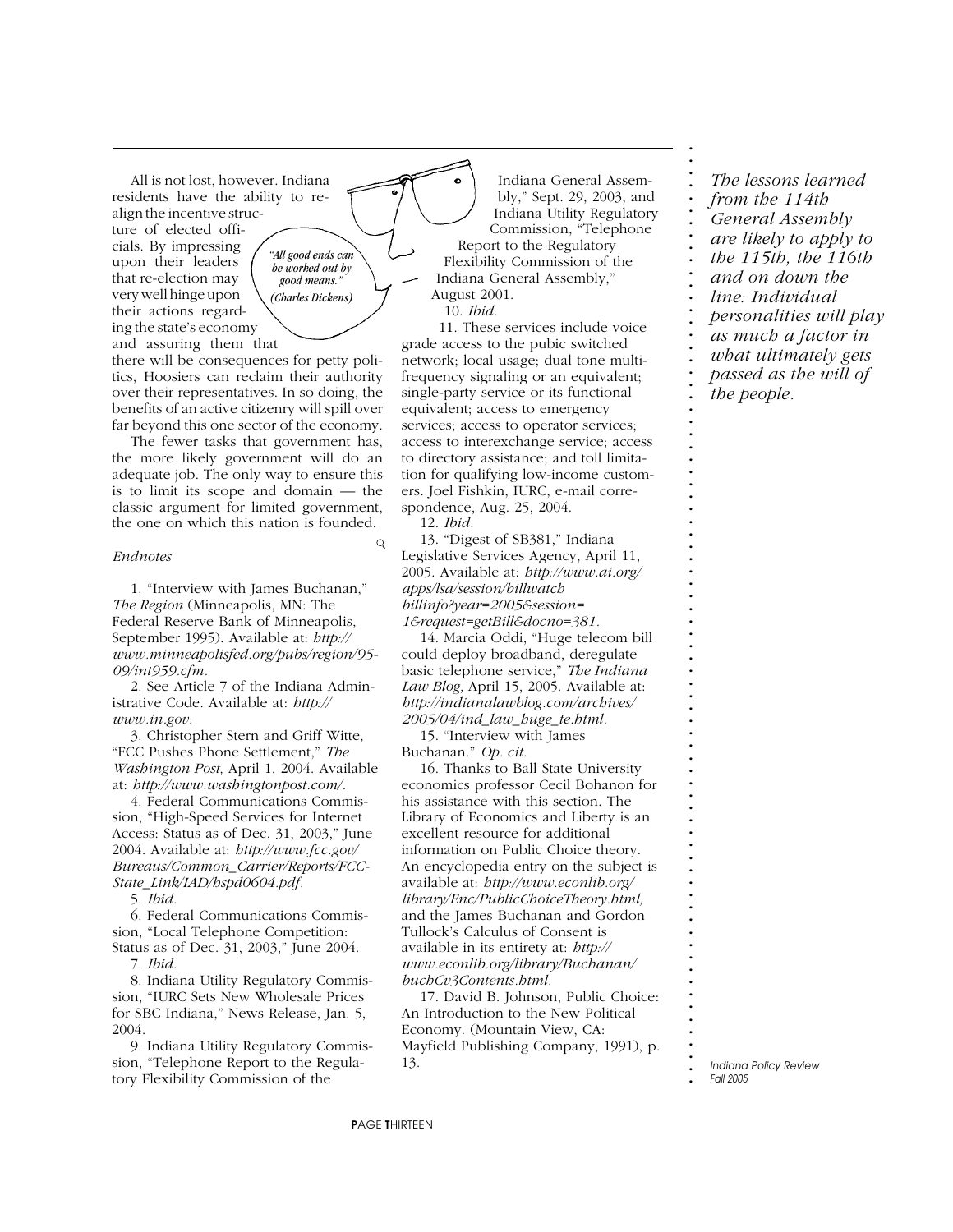# YOUR PROPERTY IS NOW ON THE DOCK

*And bigger, more concentrated local government isn't going to help matters*

*The planning community is attempting to trivialize the importance of Kelo vs. New London by claiming the Court simply validated what state and local governments have been doing for 50 years.*

### **by SAM STALEY**

**. . . . . . . . . . . . . . . . . . . . . . . . . . . . . . . . . . . . . . . . . . . .**

*Summary of Remarks Before the Eminent Domain Study Commission, Indiana Statehouse, Aug. 10:*

I hope my comments will help clarify<br>
key issues in the debate over eminent hope my comments will help clarify domain and perhaps even give the committee some guidance in developing effective public policy for the state of Indiana on its use.

I should mention from the outset that I will be approaching eminent domain primarily, but not exclusively, from the perspective of economic development. I will not address the legal aspects of its use except in addressing the ways federal and state courts have provided state and local governments with relatively more or less discretion in its use. I will leave legal issues to attorneys who specialize in this area of property law.

#### *Kelo vs. New London and Local Government Discretion*

The U.S. Supreme Court has left the door wide open for individual states and cities to use eminent domain for a wide range of purposes. The majority opinion in *Kelo vs.*

*City of New London* was quite clear that federal courts would not invalidate takings of private property by state and local governments as long as those governments followed proper administrative procedures. In essence, the federal court said that "public use" could be, from a public policy perspective, anything the majority of a local government considered important to the public health and welfare.

Many in the planning and economic development community have attempted to trivialize the importance of this decision by claiming the U.S. Supreme Court simply validated what state and local governments have been doing for 50 years.

In 1954, the U.S. Supreme Court upheld the use of eminent domain in *Berman vs. Parker* because it determined that the removal of urban blight served a "public purpose." "Public use" was no longer limited to public services and facilities with broad access or use by the public. Supporters of broad discretionary authority for local government use of eminent domain claim *Kelo* simply validated the practice established in *Berman.* I don't believe this is accurate. While Kelo did put a federal

**.** *Indiana Policy Review Fall 2005*



*The foundation testified this summer before two interim study committees of the state Legislature. An adjunct scholar of the foundation, Samuel R. Staley, Ph. D., addressed the committee on eminent domain and the comittee on Marion County consolidation. Dr. Staley is director of the Urban Futures Program for the Reason Public Policy Institute.*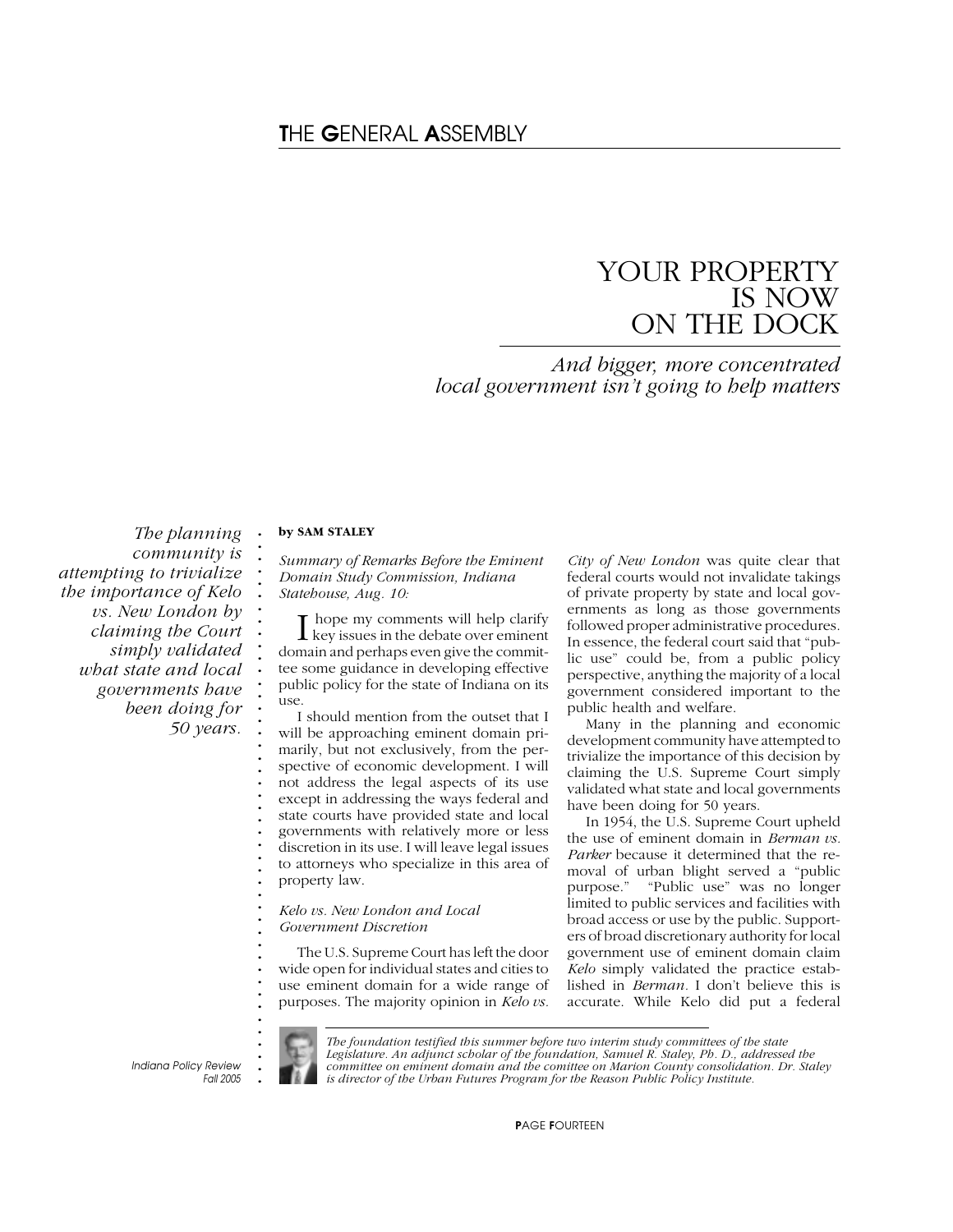judicial stamp of approval on eminent domain for economic development purposes, most state and local governments were at least bound by one substantive limit — they had to make a determination of "blight" before the power could be used. As Sandra Day O'Connor noted in her dissent in Kelo, a blight determination at least required local governments to show that the current land use was having a negative impact on the community or neighborhood. In the original meaning, urban blight also meant that the neighborhood would not likely turn around without direct government intervention.

Kelo removed this limitation at the federal level. In essence, the court said a public use was anything a legislative majority said would benefit the community more broadly. This could be something as narrow as a project that raises more tax revenue than the current use, even if the current use is both viable and thriving. Communities could use eminent domain to seize a Motel 6 or Holiday Inn if they believed a Ritz-Carlton could generate more tax revenues.

In short, Kelo laid down legal reasoning that transformed the term "public use" to "public benefit."

#### *Judicial Protections for Private Property*

Critics of Kelo are correct when they say that that the new standard makes all private property vulnerable to a taking by government with virtually no substantive constraints. States and localities are bound by procedural requirements, and are required to pay compensation to the land owner, but there is no longer any practical presumptive right to private property. Indeed, the U.S. Supreme Court even allows the transfer of property seized by local governments to be transferred over to new private owners at steeply subsidized rates as long as the local government publicly decides it serves a public benefit.

These concerns are not hypothetical or unique to the circumstances surrounding Kelo. In Eminent Domain, Private Property and Redevelopment: An Economic Development Analysis (http://www.reason.org/ ps331.pdf), I document with economist John P. Blair examples where cities have declared entire neighborhoods "blighted" because houses had one-car rather than

two-car garages, were too small or too old. In many cases, the public benefit is dubious at best. In Mesa, Arizona, for example, property with a long-time family business was targeted by another business owner. The city condemned the property so it could be redeveloped by another private business.

Closer to home, eminent domain is being used to bulldoze long-time homes and businesses for parking lots for the new Colts stadium, even though research shows the public benefits of sports stadiums are dubious at best.

#### *Eminent Domain and Development*

So, the time is ripe for the General Assembly to look carefully at the use of eminent domain for economic development purposes. In deliberating on the potential benefits of eminent domain, however, state legislators should keep its role in economic development in perspective.

In an article for *The Indiana Policy Review,* Vol. 16, No. 2, I observe that private property rights are at the core of market economies. Protecting those rights is an essential task of government. To the extent the General Assembly makes those rights less stable and less secure, economic development will suffer.

Economic development relies on the spontaneous development of private businesses and the willingness of people to move into homes where their lifestyles and livelihoods are secure. Now these questions will arise:

• How secure can someone's home or business be when state and local governments can seize their property and transfer it to someone else on the basis of a simple legislative majority?

• Will someone buy a home in a deteriorating inner-city neighborhood, invest thousands of dollars in its renovation, or make a long-term commitment to the community if their property can be seized at the whim of the local government or redevelopment authority for high-profile projects with questionable benefits?

Oddly enough, no one questions this reasoning when it comes to large investments by large corporations. Their property rights are usually secured by contracts or development agreements with local gov-

*The new standard makes all private property vulnerable to a taking by government with virtually no substantive constraints. Cities are free to declare entire neighborhoods blighted because houses have one-car rather than two-car garages.*

**. . . . . . . . . . . . . . . . . . . . . . . . . . . . . . . . . . . . . . . . . . . . . . . . . . . . . . . . . . . . . . . . . . . . . . . . . . .**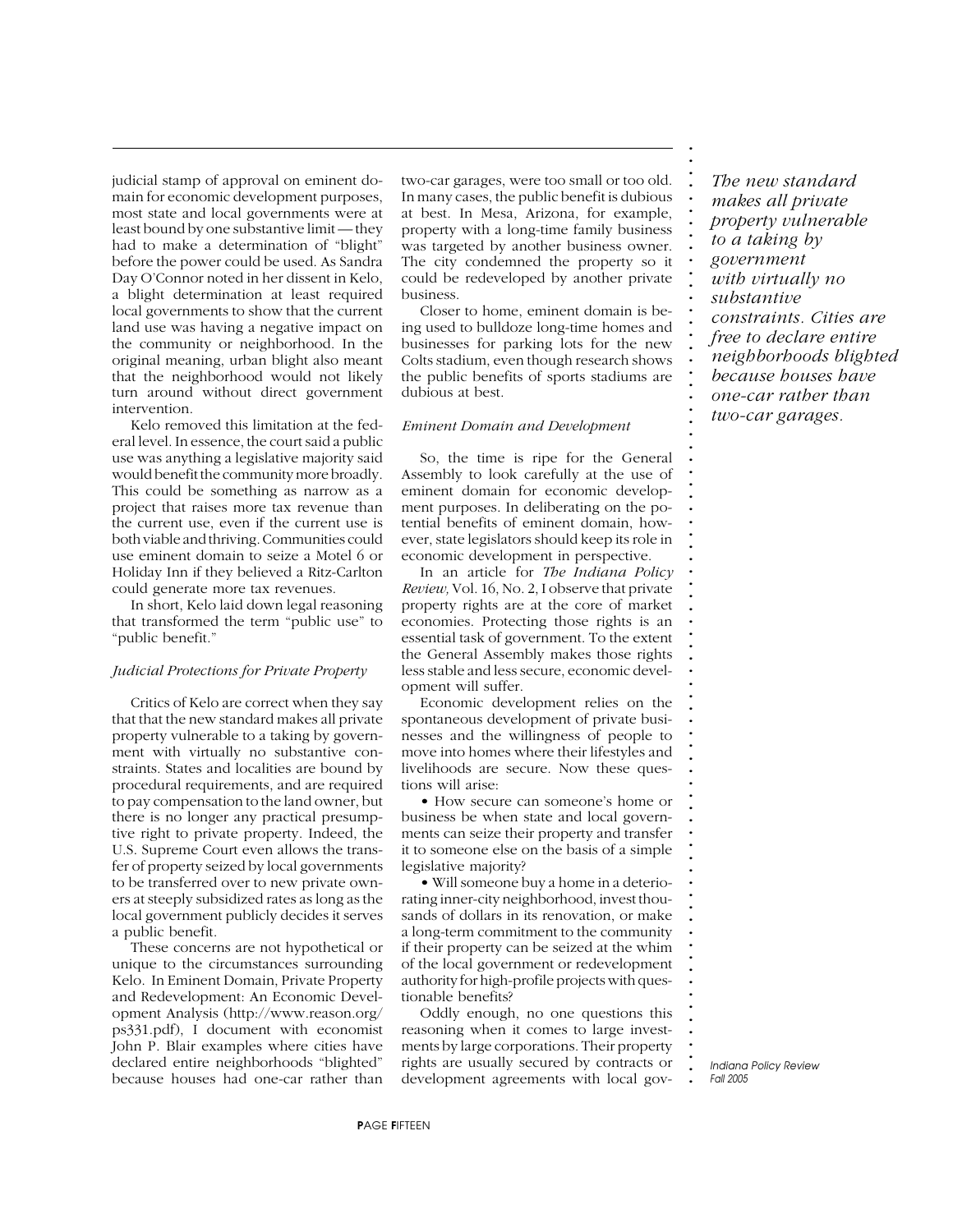# T*HE* G*ENERAL* A*SSEMBLY*

*The public-use constraint is no longer practically binding on Indiana government.*

**. . . . . . . . . . . . . . . . . . . . . . . . . . . . . . . . .**

**. . . . . . . . . . . . . . . . . . . . . . . . . . . . . . . . . . . . . . . .** ernments; the idea that a large company would invest in a state or city where their plant could be bulldozed at any time if another company provides a better offer to the local government seems absurd. For some reason, we fail to recognize that families and businesses of all sizes use the same calculus.

### *Proper Scope for Eminent Domain*

Looking at property rights and economic development this way does not imply that eminent domain can never be used. On the contrary, eminent domain may be necessary. But the Founding Fathers (and the U.S. Constitution) envisioned that those circumstances would be rare and the power would be used only when there was a clear and obvious public benefit.

Thus, they placed two significant constraints on its application:

• Just compensation to ensure there was a financial cost to seizing property and the victims of eminent domain would be made financially whole.

• Public use, meaning the public had broad access to the service provided or that a public service would be provided that could not (or would not) be provided by the private sector.

The public-use constraint has been seriously eroded through judicial interpretation. In fact, I believe it is no longer practically binding on state and local government.

The General Assembly must also keep in mind that a number of alternatives to using eminent domain for economic development purposes exist, including:

• Market purchases of land.

• Phasing development to accommodate properties at different times in the development cycle.

• Purchasing easements or options for future development.

• Lowering taxes.

### *Time to Curb Abuse of Eminent Domain*

**W** financed,<br> **W** financed,<br>
stances in which c<br>
though it involves<br>
A legislative stu<br>
Lawmakers listene<br>
They plan to meet<br>
The issue does<br>
take land to build<br>
Fieldhouse or the<br>
the facilities althou<br>
In the Kelo cas<br> Will the typical property owner have much hope going up against a well-<br>financed, well-connected developer who covets his land? Are there instances in which communities can make a legitimate case for seizing property even though it involves transferring ownership from one private party to another?

A legislative study committee began trying to answer such questions this week. Lawmakers listened to three hours of testimony during a hearing in Indianapolis. They plan to meet again next month before making recommendations in October.

The issue doesn't involve typical eminent domain cases in which governments take land to build roads or schools. And it only touches on cases such as Conseco Fieldhouse or the new football stadium, where government retains ownership of the facilities although their primary tenants are private enterprises.

In the Kelo case, the city of New London took land from homeowners so that a developer could build a hotel, offices and a convention center on the site. The city's goal was to maximize land use to increase tax revenues.

Current Indiana law allows governments to take land for private development if the property is designated as blighted. It's a definition that has the potential for abuse, and lawmakers should tighten the language during next year's session.

They also should ensure that any property owner who loses land through eminent domain is fairly compensated, especially when a private developer is involved in the taking.

Farsession.<br>
Independence is<br>
through<br>
developer is<br>
proverful tool of<br>
proverful tool of<br> *apolis Star, Aug. 12* The Supreme Court has delegated to state and local leaders the responsibility to be fair and judicious in deciding to take private property. To protect Hoosiers' rights, legislators need to better clarify the rules under which the powerful tool of eminent domain can be deployed.

*— Editorial (excerpt), Indianapolis Star, Aug. 12*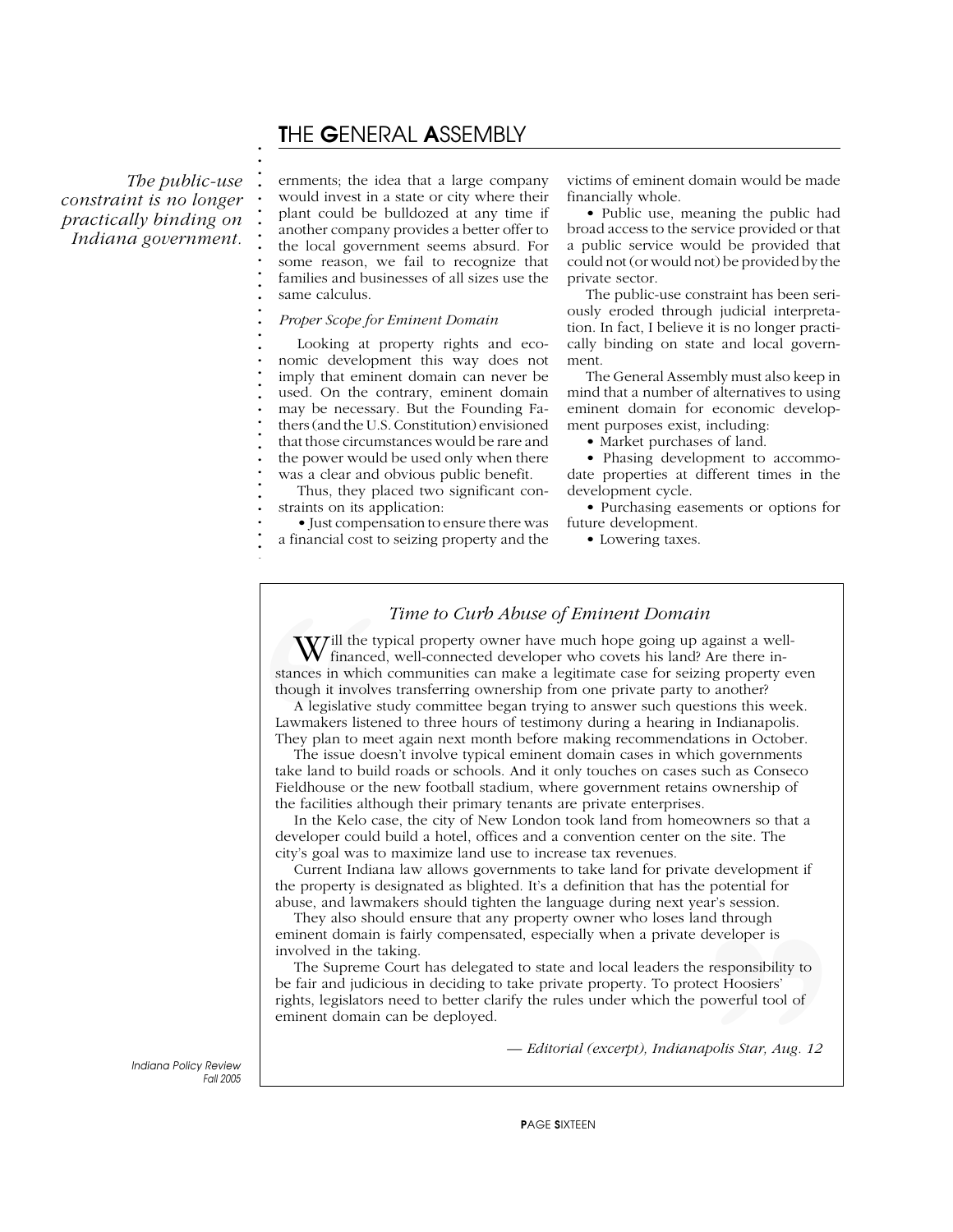• Lowering regulatory barriers to development and investment.

• Streamlining planning, zoning and permit approvals.

• Providing public infrastructure in a timely and efficient manner.

• Mediating land disputes or acquisitions among private property owners.

• Providing loans, grants and tax incentives.

So, what guidelines should state legislators consider? I suggested four in the last issue of this journal:

1. *Require Use for Public Use.* The "public benefit" criterion adopted by the U.S. Supreme Court is so vague it lacks any meaningful constraint on government seizures of private property. The General Assembly should consider criteria that, at a minimum, require eminent domain to be used when: a) the general public benefits from general access to the service or facility; and b) the private sector cannot provide the public service or facility even though significant benefits will accrue to the community through its development.

2. *Use as a Tool of Last Resort.* Eminent domain should be used only when all other reasonable and voluntary approaches have been exhausted and the failure to acquire the property will prevent the project from moving forward. Eminent domain should not be considered "just another tool" for economic development purposes with the same standing and legitimacy given to other strategies and approaches such as tax incentives.

3. *Use When Faced With Imminent Public Endangerment.* Eminent domain should properly be used if public health and safety are endangered by the current use of the property, and its seizure will materially reduce the danger to public health and safety.

4. *Ensure That Private Benefits Are Incidental to the Projects.* Eminent domain should not be considered as an alternative strategy for acquiring land and property for private development. All private property owners should shoulder similar burdens and costs to ensure a level playing field.

### **Consolidating Governments**

*Summary of remarks before the Marion County Consolidation Study Commission* *Aug. 10 at the Government Center in Indianapolis:*

My focus here will be on lessons we<br>
can learn from the academic research and experiences of other cities when they have consolidated local government functions.

Unfortunately, the positive experiences of individual cities have been spotty at best. In fact, I believe a general belief has emerged among scholars that city-county government consolidations yield little in the way of efficiencies in local government or benefits for economic development purposes.

City consolidations are now promoted for reasons other than efficiency, including:

• Better regional land-use planning.

• Coordinating regional infrastructure investments.

• General economic development.

• Redistribution of resources and income to low-income neighborhoods and central cities to improve regional equity.

But, even in these cases, we find more cases of cities falling below expectations than those meeting or exceeding them.

The political support for consolidation depends in part on an important myth: Bigger is better. Most of the arguments rest on the belief that better applications of "scientific management" will result in efficiencies and cost savings. This is an outdated approach to organizational management more suited to a 1950s automobile plant than a 21st-century city.

The general lack of savings and efficiencies among consolidated cities can be attributed to a number of factors, including:

• The difficulty of coordinating larger departments over larger geographic areas.

• Significant transition costs, such as reprogramming computer systems, upgrading computers, reorganizing human resource management systems, re-aligning personnel.

• Adding more staff at middle-management levels.

• Fewer competitive pressures for cost savings.

• Longer than anticipated transition periods.

• More highly politicized policy decisions insulated from voter accountability.

In short, governments are large, complex bureaucracies, and managing them

*The arguments for consolidating governments rest on an outdated approach to organizational management, one more suited to a 1950s automobile plant than a 21st century city.*

**. . . . . . . . . . . . . . . . . . . . . . . . . . . . . . . . . . . . . . . . . . . . . . . . . . . . . . . . . . . . . . . . . . . . . . . . . . .**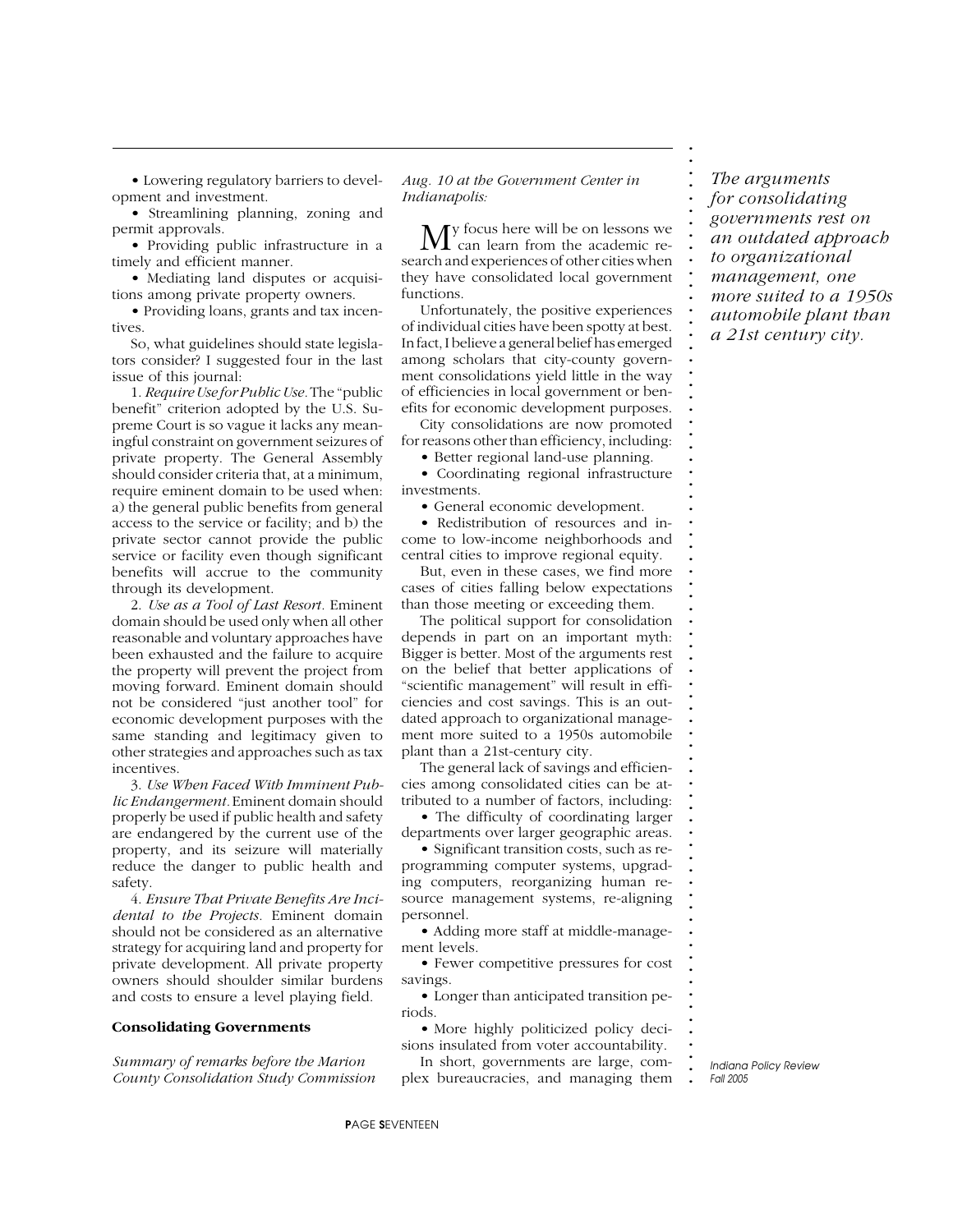## T*HE* G*ENERAL* A*SSEMBLY*

*Smaller governments tend to be more nimble, flexible and responsive. In fact, efficiencies of scale for many public services occur at relatively small population sizes, not large, geographically and politically diverse regions.*

**. . . . . . . . . . . . . . . . . . . . . . . . . . . . . . . . . . . . . . . . . . . . . .**

efficiently is difficult under the best of circumstances. Consolidation creates even larger, more complex bureaucracies that are even further displaced from accountability (however imperfect) at the ballot box.

Smaller governments tend to be more nimble, flexible and responsive. In fact, efficiencies of scale for many public services occur at relatively small population sizes, not large, geographically and politically diverse regions.

Before cities consider consolidation, they should ensure that the proper performance-based management systems will be in place to achieve the forecasted savings. Most cities don't. They tend toward acrossthe-board consolidation without considering the important differences in the kinds of services provided by cities and counties. *(See article by Sheriff Jim Herman.)*

Local government reform efforts would be better focused on determining which services should be regionalized and which ones should remain local instead of seeking comprehensive and integrated consolidations.  $\circ$ 

*References*

John P. Blair, Samuel R. Staley, Zhongcai Zhang. The Central City Elasticity Hypoth-

esis: A Critical Appraisal of Rusk's Theory

of Urban Development. *Journal of the*

*American Planning Association,* Vol. 62, Summer 1996, pp. 345-54.

George A. Boyne, "Local Government Structure and Performance: Lessons from America?," *Public Administration,* Vol. 70, Autumn 1992, pp. 333-57.

Jered B. Fleck and Richard C. Feiock, "Metropolitan Government and Economic Development," *Urban Affairs Review,* Vol. 34, No. 3, January 1999, pp. 476-488.

Subhrait Guhathakurta, "Who Pays for Growth in the City of Phoenix? An Equity-Based Perspective on Suburbanization," *Urban Affairs Annual Review,* Vol. 33, No. 5, July 1998, pp. 813-838.

Gaines H. Liner, "Institutional Constraints, Annexation and Municipal Efficiency in the 1960s," *Public Choice,* Vol. 79, Nos. 3-4, 1994, pp. 305-23.

David R. Morgan and Patrice Mareschal, "Central-City/Suburban Inequality and Metropolitan Political Fragmentation," *Urban Affairs Review,* Vol. 34, No. 4, 1999, pp. 578- 595.

Ronald J. Oakerson. 1999. Governing Local Public Economies: Creating the Civic Metropolis. Oakland, CA: ICS Press, 1999.

Samuel R. Staley and John P. Blair, "Institutions, Quality Competition and Public Service Provision: The Case of Public Education," *Constitutional Political Economy,* Vol. 6, No. 1, 1995, pp. 21- 33.

### *The Beauty of the Bribe*

**. .** A ssume that there is a single consumer who wants a unique widget, and is willing to pay up to \$50 for it.<br>Further assume that producing this widget costs \$20 in labor, \$10 in capital (the use of machines, equip-**. . . i** tank assume that producing ans waget costs (25 in hasor, (10 in capital (the use of matemies, equipment, buildings) and \$5 in normal profit. For the sake of simplicity, suppose that there is only one firm t **.** produce the widget. Both the consumer and the producer will be better off if the widget is produced and sold at a **.** price between \$35 and \$49.99. Value created is \$15, and will be shared between the consumer and the producer **.** depending on the exact price agreed upon. This is the best situation. Now, if the state effectively prohibits produc-**.** tion of the widget, value lost is \$15. This is the worst case. And here comes the second-best: any bribe to a state **.** official (usually by the producer) of less than \$15 would allow production to go ahead and a value of \$15 to be **.** created (although part of the value is diverted to the state official). **A** ssume that<br> **T** Further as<br>
ment, buildings) a<br>
produce the widg<br>
price between \$35<br>
depending on the<br>
tion of the widget<br>
official (usually by<br>
created (although<br>
... The term "<br>
is contractually fo<br>
not. For example,

**. .** . . . The term "bribe" is usually meant to describe a situation where the exchange is secret, because the bribed **.** is contractually forbidden to sell what he sells. Offering bribes is generally legitimate, but accepting them is often not. For example, restaurant waiters may accept the bribes called tips that regular customers give them, while **. .** purchasing managers are usually (although not always, or in all countries) forbidden to take gifts from suppliers.

**.** Now consider public bribes, that is, bribes paid to state officials. It is easy to understand why the state wants to forbid its officials to accept bribes. Either the state acts in the general interest, and public bribes can lead some **. .** officials to act against the public interest. Or the state acts against the public interest, that is, it favors some **.** interests at the expense of other individuals' interests, and letting its officials be bought off by harmed interests interests at the expense of other individuals' interests, and letting its officials be bought off by harmed interests<br>would go against public policy. Whether the state's reasons for prohibiting its officials to accept brib From suppliers.<br>the state wants to<br>can lead some<br>vors some<br>urmed interests<br>bribes are legiti-<br>nder a state that<br>*Blog, posted Aug. 8* mate or not, the economics of bribes suggests that they are not harmful to the general welfare: under a state that acts in the public interest, there is little that the subjects can gain with bribes.

*— Pierre Lemieux, "In Defense of Bribery," Mises Economics Blog, posted Aug. 8*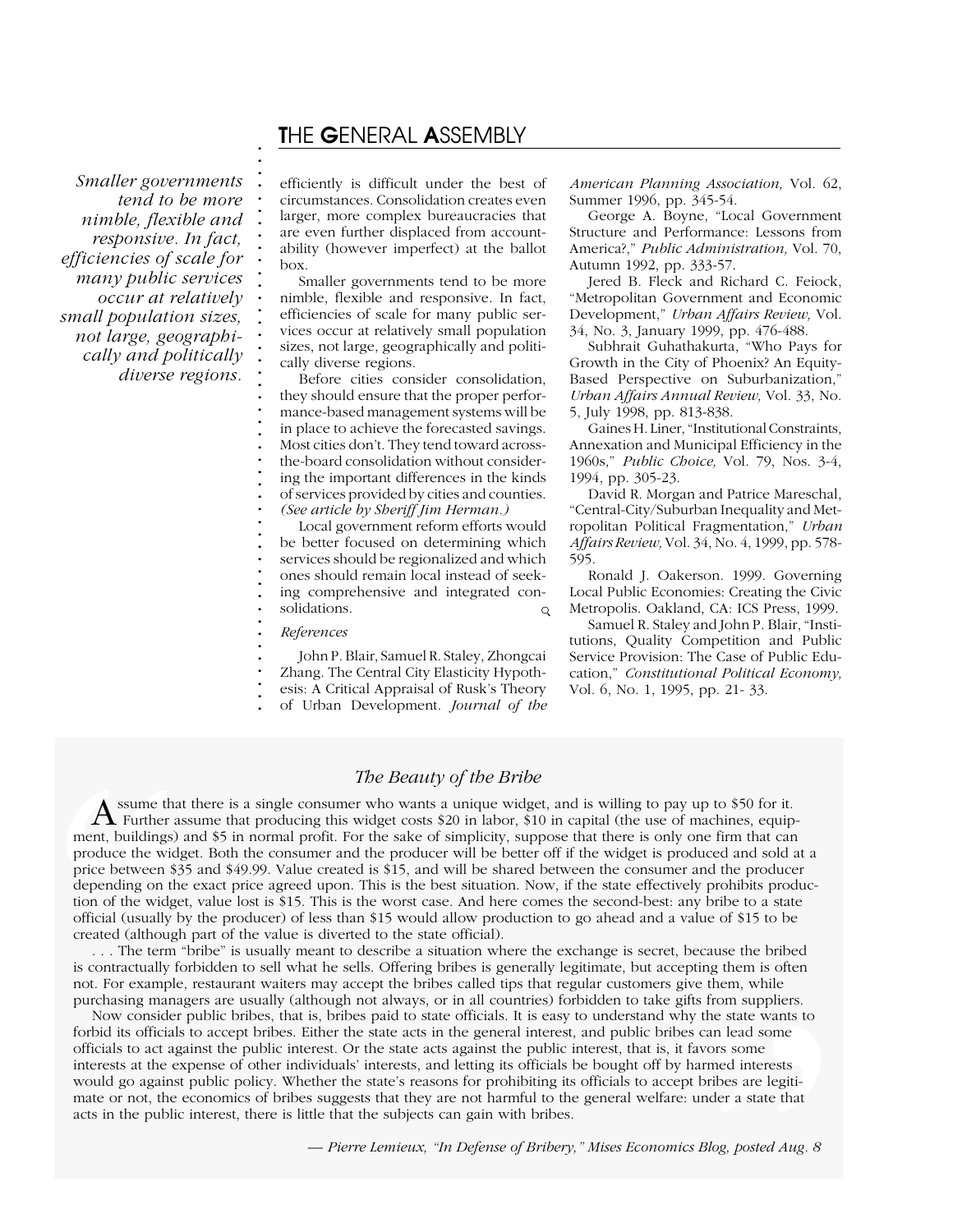# **SILHOUETTES** ON THE **HORIZON**

*Grigori Potemkin is alive and well working in the ecodevo department of your city hall*

#### **by RON REINKING**

Two decades into municipal economic development — "ecodevo" in city hall parlance — it is reasonable to ask a question or two. Why, for instance, isn't it working and why hasn't anybody noticed?

And as troubling as a policy failure may be, isn't the lack of definition in such a critical public discussion even more troubling?

For economic development today can mean anything from moving food-service jobs from one area of town to another to counting tire stores within driving distance of the airport. And in place of the roads and sewers of previous generations, there is talk of convention centers, sports stadiums and even music halls, all with only dubious economic benefits.

 Nowhere outside of public education do we tolerate such a gap between intentions and results. Yet, politician after politician has taken office on the promise to revitalize Indiana's downtowns and inner cities. Indeed, they need cite nothing more than civic pride to justify the commitment of millions of dollars in present and future tax revenue.

There is a historic analogy that helps explain both the futility and the unaccountability of all this. It is the Potemkin Village, the wooden silhouettes of buildings meant to fool Catherine the Great of Russia into thinking her unrealistic development plans were progressing.

Field Marshal Grigori Potemkin (who can be thought of as the first ecodevo director) was commanded to populate the steppes of the southern Ukraine. For this, Potemkin recruited Mennonites from Germany on the promise they would be protected from religious persecution. They also were permitted to retain their culture,

*The Russian field marshal was a genius at producing — for a politically prescribed time — the trappings of wealth and progress.*

**. . . . . . . . . . . . . . . . . . . . . . . . . . . . . . . .**

*Ronald L. Reinking, an adjunct scholar of the foundation, is a Fort Wayne Certified Public Accountant. He is the author of "Grab Your Wallet; City Hall Is Getting Into the Hotel Business," The Indiana Policy Review, spring 2005.*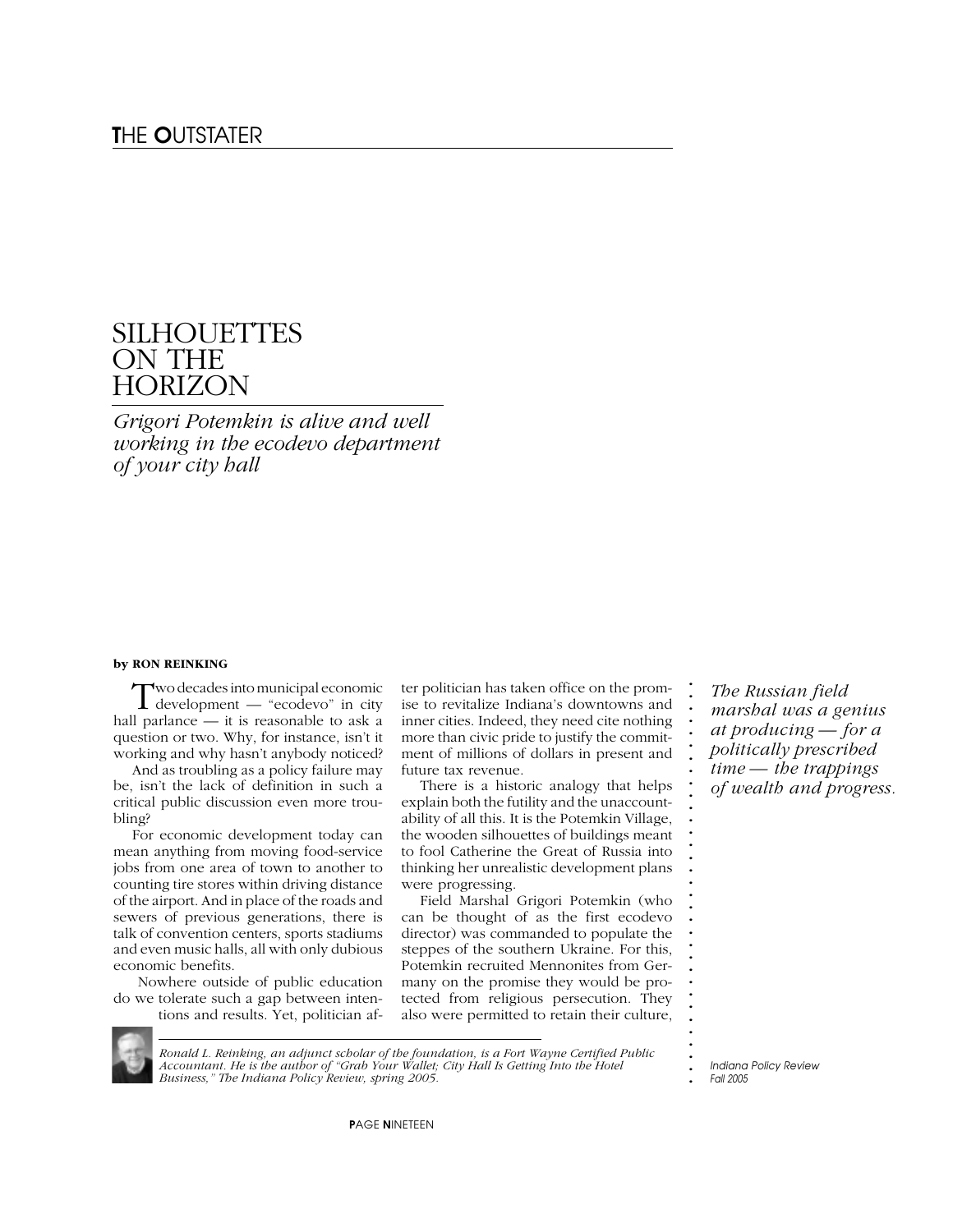# T*HE* O*UTSTATER*

**. . . . . . . . . . . . . . . . . . . . . . . . . . . . . . . . . . . . . . . . . . . . . . . . . . . . . . . . .**

*Fort Wayne's Grand Wayne Center, which has lost \$7 million since 2000, is typical of other Indiana public projects justified by supposed secondary contributions to the local economy.*

language and laws. They were Potemkin citizens, one might say.

For Potemkin was a genius at producing the trappings of wealth and progress — for a politically prescribed time, at least.

It was Potemkin who organized Catherine's fabulous Crimean tour of 1787, convincing her that the country was alive with agriculture and commerce and strong enough to enter a war.

Some say he propped the silhouettes of sham villages on the horizon to impress the Czarina as the royal train sped by. Others say it never happened. Whatever, the hodgepodge of immigrants and desperates in the actual villages that Potemkin assembled did not thrive.

Potemkin, as any present-day politician bent on taking credit for economic growth, exaggerated all that he did. His career is summed up in this encyclopedia reference:

Potemkin spared neither men, money, nor himself in attempting to carry out his gigantic schemes for the Ukraine, but he never calculated the cost. More than three-quarters of the design had to be abandoned when but half-finished.<sup>1</sup>

#### *A Potemkin Center*

If the Potemkins of Fort Wayne do not care to calculate the cost of governmentdriven development, there are those at my foundation who do.

For example, the Grand Wayne Center is held up as the pluperfect example of how ecodevo can work. The center, recently expanded, is meant to serve as a focal point for what is left of the city's downtown community. Boosters of the project are quick to note that the center's 30-year financing bonds were paid off 17 years early.

What is not reported is that without heavy tax subsidies the bonds would have defaulted. Fully 82 percent of its revenues came from city, county and state subsidies, grants, etc.2 Others might mention the lost community revenues from tax rebates and other privileges given the center but denied a private enterprise.

Nonetheless, there is an underlying public belief that the center is an asset contributing to the city as a whole. It cannot be said, however, that the center enjoys operational profits. It remains subsidized by public monies. (Editor: The accompanying charts show how little actual development is occurring.)

Indeed, the center is most accurately thought of as a mere bricks-and-mortar extension to the city-county building, with little more economic value than, say, a parking garage.

Following is a budgetary profile of the center's operations (2000-2004) prepared for the Indiana Policy Review Foundation.3 It is typical of many recent Indiana public projects justified by supposed secondary contributions to the local economy.

#### *The Grand Books*

• Operating revenues of the Grand Wayne Center absorb only 35 percent of operational expenses. A \$7-million deficit has accumulated since 2000.

• Total operating revenues cover only 68 percent of paid wages for the years studied.

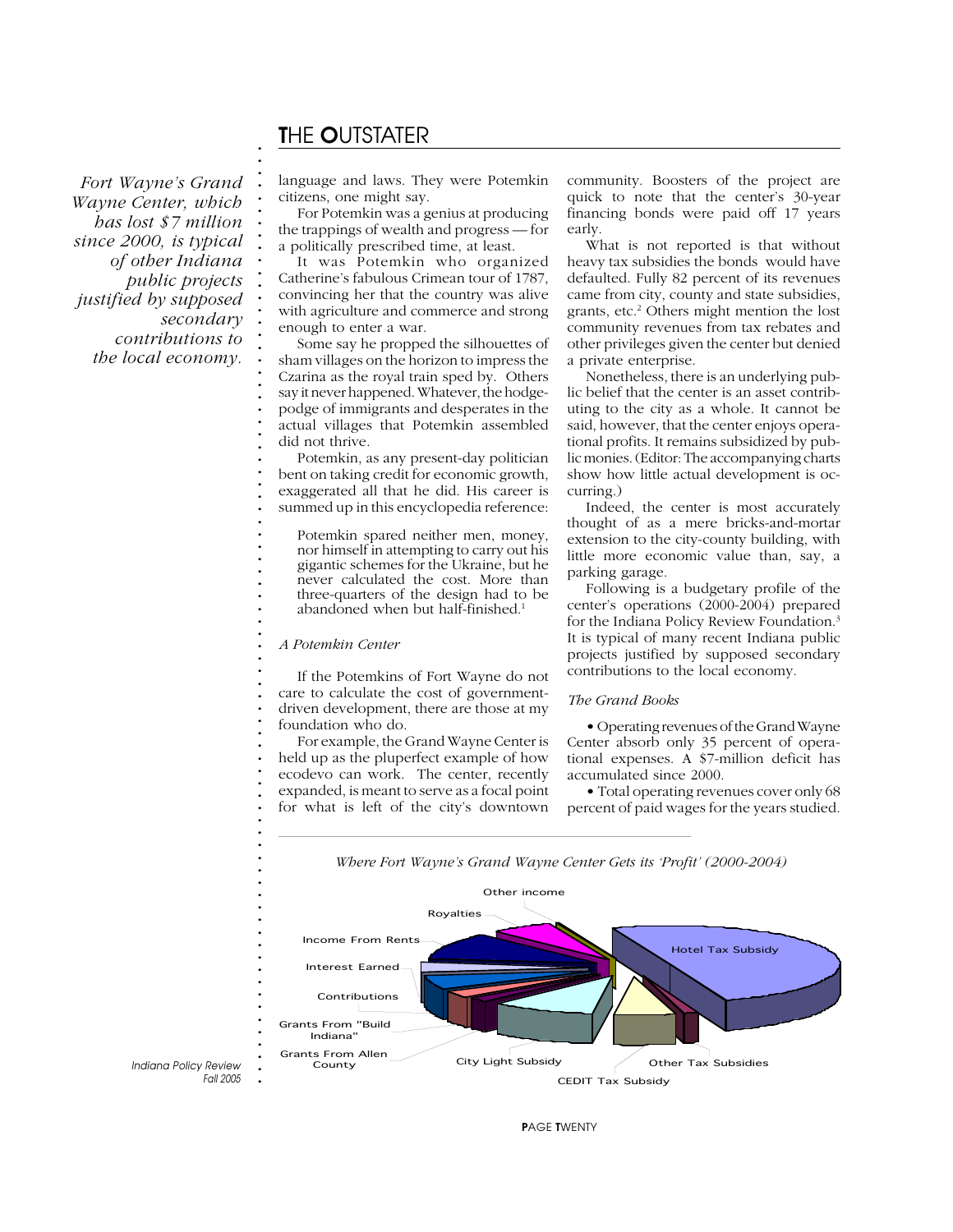**.**

**. . . . . . .**

**. . . . . . . . . . . . . . . . . . . . . . . .**

• Lease costs, interest costs and property taxes are not reported in the financial statements of the center.

• Since 2000, more than 18 million dollars in tax subsidies, grants and contributions have financed the Grand Wayne Center.

• Payments of \$2.1 million dollars were made to the Visitors Bureau and the Redevelopment Commission with the center's funds. These transactions are not reported as operational costs but as capital transfers.

• Operational management and financing of the center lacks accountability and responsibility as a result of basic governance structure.

The original project was financed with \$31,985,000 in bonds issued by the Fort Wayne Development Authority.

Nonetheless, the expansion project was overseen by the Fort Wayne Redevelopment Commission. And although a Redevelopment Commission project, the center continues to be operated on a day-to-day basis by the Fort Wayne Convention and Tourism Authority. Moreover, the center expansion was partially financed under the authority of the Professional Sports and Convention Development statute.

• All sales taxes collected and all employee payroll withholdings are isolated and directed to secure the lease and financing commitments. There is no contribution to the local tax base from these sources.

• The center doesn't pay property taxes.

• Finally, we can find no empirical evidence substantiating political claims that the center or adjacent hotels have been instrumental in promoting investment.

#### *Conclusion*

Municipal economic development projects have more to do with political goals than economic ones.



This is damaging to a community in several ways: First, it invites corruption and cronyism; second, it supplants policies proven to encourage growth, *i.e.,* land-use reform, assurance of property rights and relief from regulation and control.

It is a historic irony that Potemkin's Mennonites later would emigrate to America. The seed sacks of Turkey Red Wheat they carried to the Great Plains created the enduring growth that Catherine the Great had envisioned for her own country.

The American constitution could guarantee what a Russian monarchy could not — liberty rather than mere privilege.

It is a distinction that ecodevo directors might explore.  $\mathsf{Q}$ 

*Endnotes*

1. Editors. www.answers.com/topic "Grigori Potemkin." Posted Aug. 7, 2005.

2. Ron Reinking. "Grab Your Wallet; City Hall Is Getting Into the Hotel Business." *The Indiana Policy Review*, Spring 2005.

3. Robert Lister, executive director of the Grand Wayne Center, in response to a foundation request of May 9, 2005, pursuant to Indiana Code 5-14-3 *et seq.*

*There is no reason to believe political claims that the Grand Wayne Center (see chart*

*above) or adjacent*

**. .** *hotels have been*

**. .** *instrumental in*

**. .** *promoting private*

*investment downtown.*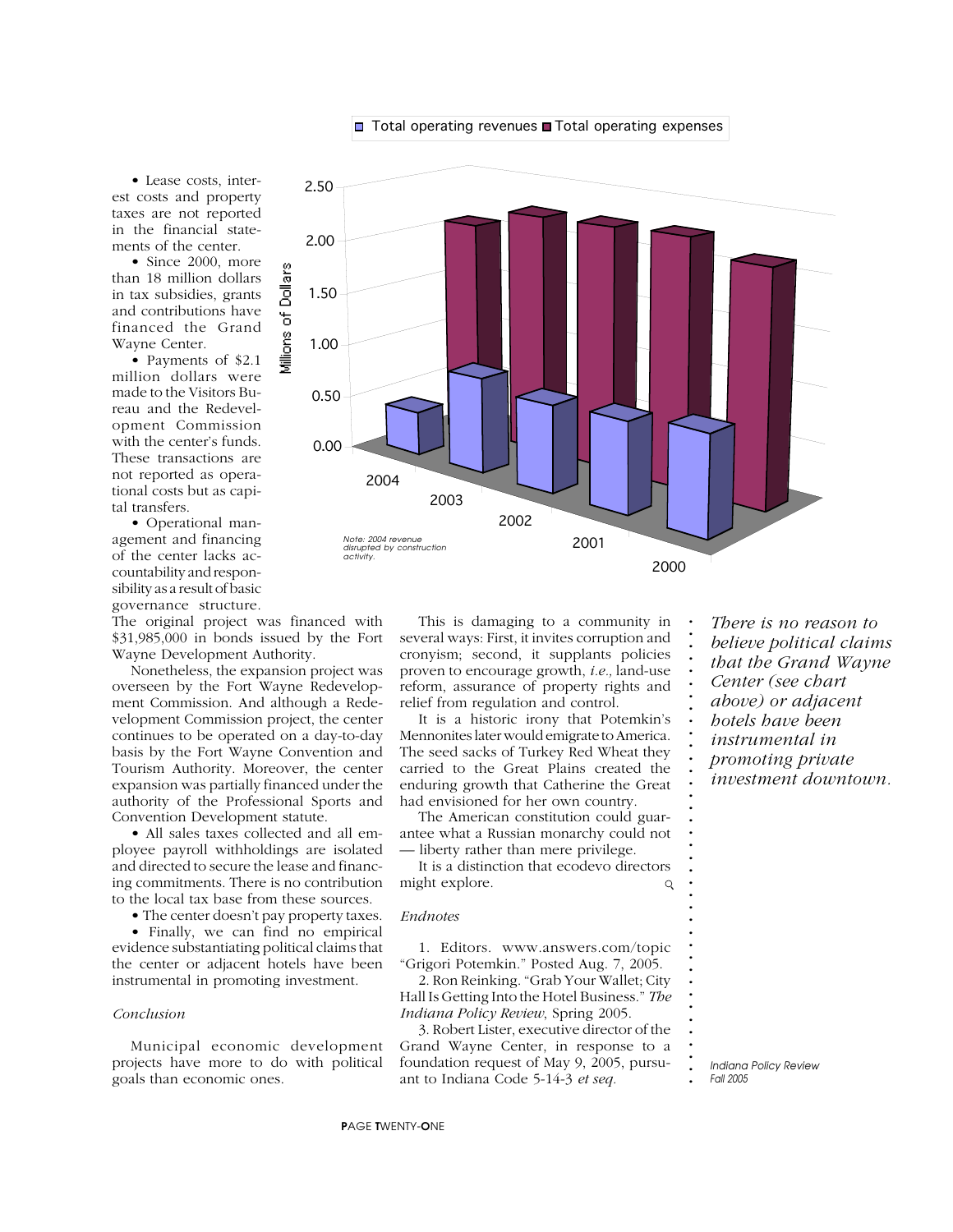# C*ONSTRAINED* V*ISION*

# COLLEGES HAVE LOST THAT 'AHA' EXPERIENCE

*The historic, unrelenting, unbiased and unbought pursuit of truth*

*Can the bastions of the irrelevant, the politically correct and the obscure, be reformed?*

#### **by CECIL BOHANON**

**. . . . . . . . . . . . . . . . . . . . . . . . . . . . . . . . . . . . . . . .**

 $\mathbf M$  ore than ever, Indiana is looking to be engines for economic growth. State-supported schools in particular are expected to generate graduates with marketable skills that command high salaries. Taking Silicon Valley as a model, many hope that Indiana universities will be incubators for new technology that will generate the highpaying jobs that keep well-trained graduates in the state.

Those of us on the front lines of higher education quite naturally ask what this implies for university teaching. In an age when universities often are portrayed as bastions of the irrelevant, the politically correct and the obscure, does the curriculum of higher education need a total makeover to respond to contemporary challenges?

 I recently had a conversation along these lines with Prof. Kenneth Minogue of the London School of Economics.

 When considering the essence of what the university experience is supposed to be, he referred to the ancient Greek philosopher-scientist Archimedes. The

King of Syracuse had been told his crown was made of pure gold but suspected he had been cheated. "Give me evidence one way or another," the King told Archimedes.

Archimedes, while taking a bath, realized that gold is denser than baser metals. This implied a given weight of gold would displace less water than an equal weight of a less valuable metal. All the king needed to do was find a volume of pure gold equal in weight to his crown and see if it displaced less water than the crown. Archimedes was so excited he ran through the streets in his bathrobe proclaiming, "Eureka, I have found it!"

 To Professor Minogue's way of thinking, this is the great goal of university education. Not, mind you, to have students parading around the streets in their bathrobes, but to have students experience that great "aha," that great flash of insight, the exhilaration and joy that is found in "putting it all together."

 To some, this educational goal may seem quaint, simplistic and outdated. We need our college graduates to know the details of accounting or marketing, not airy-

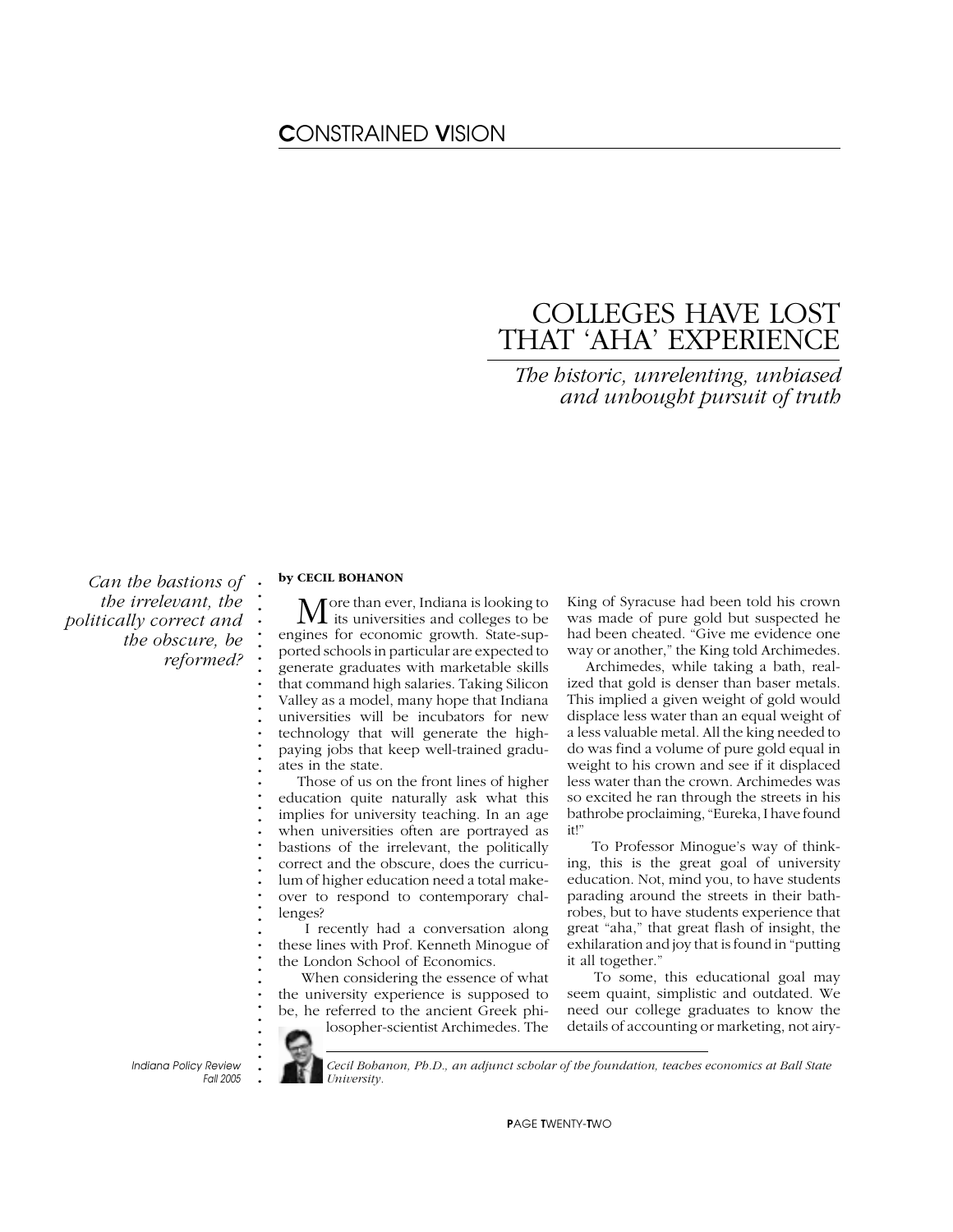fairy stories of ancient Greeks. But maybe not.

 At the Miller College of Business at Ball State, we have been asking business leaders for a number of years what they are looking for in college graduates. In the fall of 2003, I had the privilege of discussing this issue with the business-laden advisory board to the college. Interestingly, what they told us was in line with what other colleges of business are hearing.

 The business communities' concern with recent graduates is not that they are technically incompetent. The students are wellversed in their major areas of study. Accounting graduates know accounting, marketing graduates know marketing. However, what graduates lack is the ability to integrate knowledge from a variety of areas. They lack the ability to see problems from the overall perspective of the business.

The advisory board listed a number of desired attributes for graduates. Businesses are looking for graduates who have broad knowledge, who have an ability to make connections and see the larger picture. They want graduates who are self-starters, who can think analytically and logically, make inferences and reach conclusions.

 In short, businesses are looking for graduates who can access knowledge from many sources to solve real-world problems. Of course, this is exactly what Archimedes did. Education that emphasizes general problem-solving may be more valuable to students, business and the state than many might imagine. This is corroborated by evidence indicating economics majors, trained in more general, interconnected and abstract ways of thinking typically command higher salaries in the long run than majors in more applied fields of business.

The great purpose of higher education historically has been the unrelenting, unbiased and unbought pursuit of truth. We may do many things in the academy, but if we do not emphasize this pursuit and teach the necessary scholarly and critical methods of arriving at truth we will fall short. Perhaps undergraduate higher education needs not so much to reinvent itself

as much as rediscover its ancient and lasting values.

#### **Wal-Mart: The Yankees of Retail**

*by Eric Schansberg*

In sports, many people love to hate a<br>successful team. The Yankees, Cown sports, many people love to hate a boys and Lakers have a large number of avid fans, but they also have the most vocal opposing fans. It reminds me of Wal-Mart, its fans and its critics. Wal-Mart is a company with more than a million satisfied workers, millions of eager owners (shareholders) and hundreds of millions of avid customers. But it's also a company with a lot of enemies who have a surprising level of venom for it.

One key difference with athletics: sports is a "zero-sum game" — if your team wins, my team loses. With Wal-Mart or any standard market activity, the result is a positivesum game — as consumers, workers, suppliers and Wal-Mart engage in untold billions of voluntary, mutually beneficial trades.

I've also become convinced that part of the hatred toward Wal-Mart is elitism. Ironically, Wal-Mart is both a huge corporation and a tremendous friend of the poor. Its stores are disproportionately staffed by relatively low-skilled people. Its products are bought disproportionately by those with below-average incomes. And its longer lines favor those for whom money is more valuable than time. But for many of its critics, Wal-Mart is a convenient target because they are snobs who would never set foot in such a "low-brow" shopping environment. Going back to sports for an analogy: Wal-Mart is similar to bowling and NASCAR — immensely popular activities at which wealthier people often sniff their noses.

While some of the complaints about Wal-Mart may have merit, most are based on a failure to recognize the workings of competitive markets. Wal-Mart is accused of exploiting workers in a variety of ways. But how can they maintain an active labor force with that reputation? Wal-Mart is accused of seducing the poor to buy their product. But are poor people being attracted by low prices or allured by some

*HIGHER EDUCATION*

**. . . . . . . . . . . . . . . . . . . . . . . . . . . . . . . . . . . . . . . . . . . . . . . . . . . . . . . . . . . . . . . . . . . . . . . . . . .**

*If colleges and universities do not teach the necessary and historic methods of arriving at truth, they will fall short.*

*— Bohanon*

*COMMERCE*

*Of Wal-Mart's enemies, unions understandably want a piece of its pie. But Wal-Mart would not be nearly as competitive if it had to pay the artificially high wages demanded by unions — or to deal with the inevitable inefficiencies associated with union representation. — Schansberg*

*D. Eric Schansberg, Ph.D., an adjunct scholar of the foundation, teaches economics at Indiana University (New Albany).*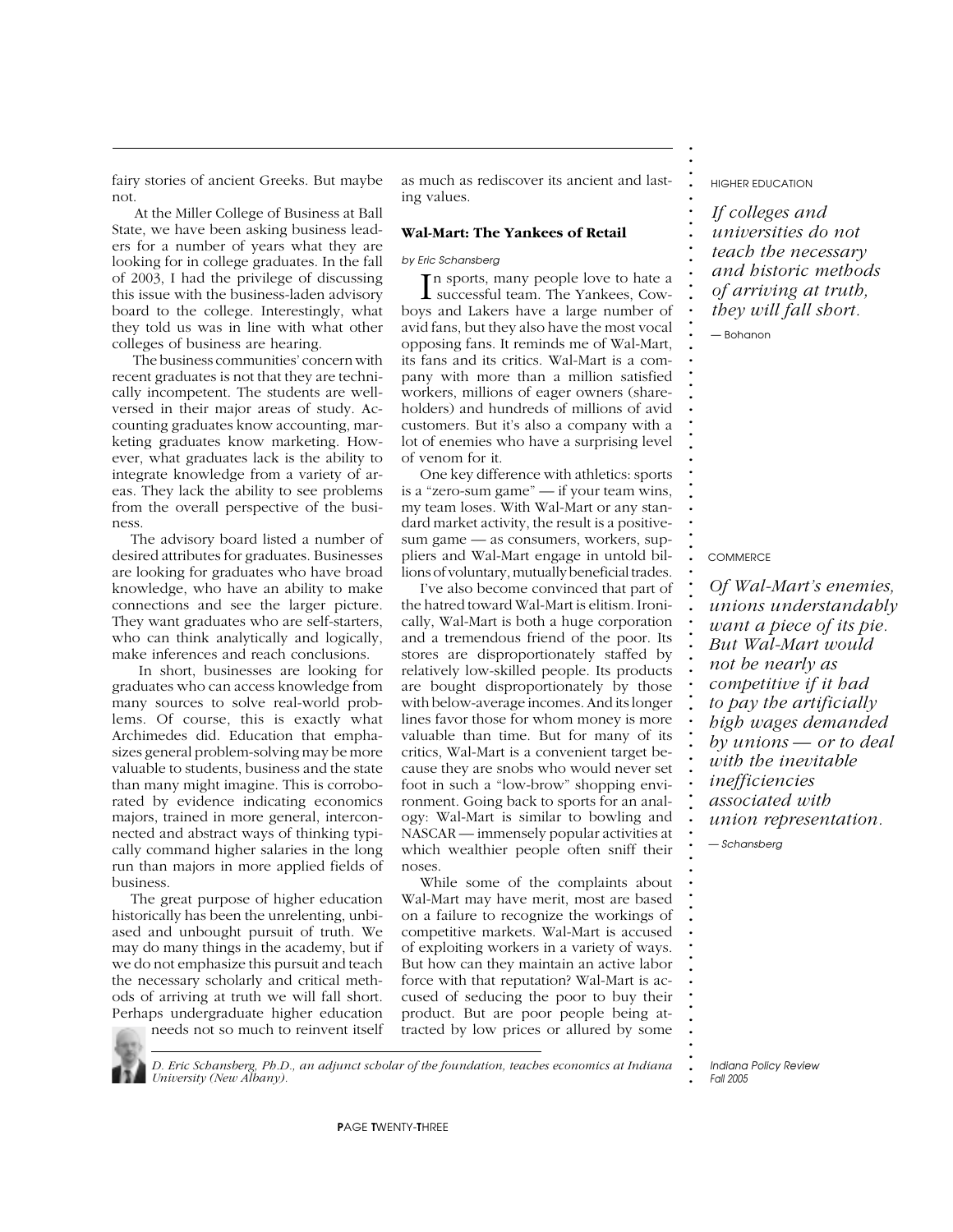## C*ONSTRAINED* V*ISION*

#### *COMMERCE*

**. . . . . . . . . . . . . . . . . . . . . . . . . . . . . . . . . . . . . . . . . . . . . . . . . . . . . . . . . . . . . . . . . . . . . . . . . . .**

*The teacher unions are boycotting stores because of Wal-Mart's support for publicly funded vouchers.*

*— Schansberg*

magic formula they're piping through the ventilation? Wal-Mart is accused of forcing American communities to accept box-like buildings. But cities are free to negotiate more suitable arrangements with Wal-Mart — and many have done so. Wal-Mart is accused of making huge profits. But it's also a huge company with prolific sales and its 3.6 percent profit margin is well within the norm.

The newest complaint is that workers at Wal-Mart rely on government welfare programs — from Food Stamps to Medicaid. The complaint is expressed as Wal-Mart depending on the government and bilking taxpayers. But this purposefully confuses the welfare recipient with his employer. In fact, Wal-Mart should be praised for giving employment opportunities to less-skilled workers. How would the worker (and taxpayers) be better off if Wal-Mart didn't employ that worker? The cause of the low earning power is the worker's relatively low productivity — not some grand conspiracy to keep wages, somehow, artificially low.

Of Wal-Mart's enemies, unions understandably want a piece of this (huge) pie. But Wal-Mart would not be nearly as competitive if it had to pay the artificially high wages demanded by unions — or to deal with the inevitable inefficiencies associated with union representation. Besides, workers are voting with their feet by exhibiting their willingness to work for Wal-Mart every day.

Likewise, the most recent protests have come from the teacher unions — as they encouraged people to boycott Wal-Mart at the start of this school year. Of course, the teacher unions want Wal-Mart to become unionized. And they're upset that Wal-Mart's foundation has financed charitable scholarships for the poor and has supported publicly-funded vouchers. The former is most amusing. When you see people getting upset at charity, you know their selfish interests are being harmed.

Forcibly eliminating or restricting Wal-Mart — or any retail store — would hurt consumers, workers and suppliers who would be deprived of legitimate opportunities to buy, to work and to sell. The beneficiaries of such restrictions are

the retailers who would not need to compete with Wal-Mart. Producers always benefit from restricting their competition whether farmers or textile companies, whether the post office or the public schools.

While professional golfers would love legislation that prohibited Tiger Woods from entering tournaments — or allowed him to play with extra weights strapped to his legs — the better answer is not working to eliminate or reduce Tiger, but rising to his level.

### **Cooperation, not Consolidation**

*by Jim Herman*

There has been much in the news lately encouraging cooperation between city and county government. Most times disappointment, failure, turf battles and stalemates are words used to describe the cooperation — or lack thereof — by these two entities. I take exception to the current trend depicting the two governments always as antagonists. I would like to point to a few success stories in the communications field. Until recently, the Allen County Sheriff's Department and the Fort Wayne Police Department were on two different radio systems. We could not talk to each other and we used different radio codes. Communication between the two was through telephone. A city police officer would call his dispatcher to relay a message to a county dispatcher; the county dispatcher would relay the message to the county officer. It often resembled the game "telephone." Precious minutes were often lost because for two officers to talk, four people had to be involved.

Where are we now? Through cooperation, the city and the county together purchased a new radio system that is state-ofthe-art. We now are on the same system with the same radio codes and officers talking to each other directly. They can be put on talk groups when all are working on the same assignment. They also can communicate with each other through mobile data terminals (computers). The County Dispatch Center can take calls for the city and vice versa. Both dispatch centers can communicate through data terminals, radio or telephone. The centers are next door to each other separated by a glass wall, but

**.** *Indiana Policy Review Fall 2005*

*James A. Herman, a long-time member of the foundation, is Sheriff of Allen County.*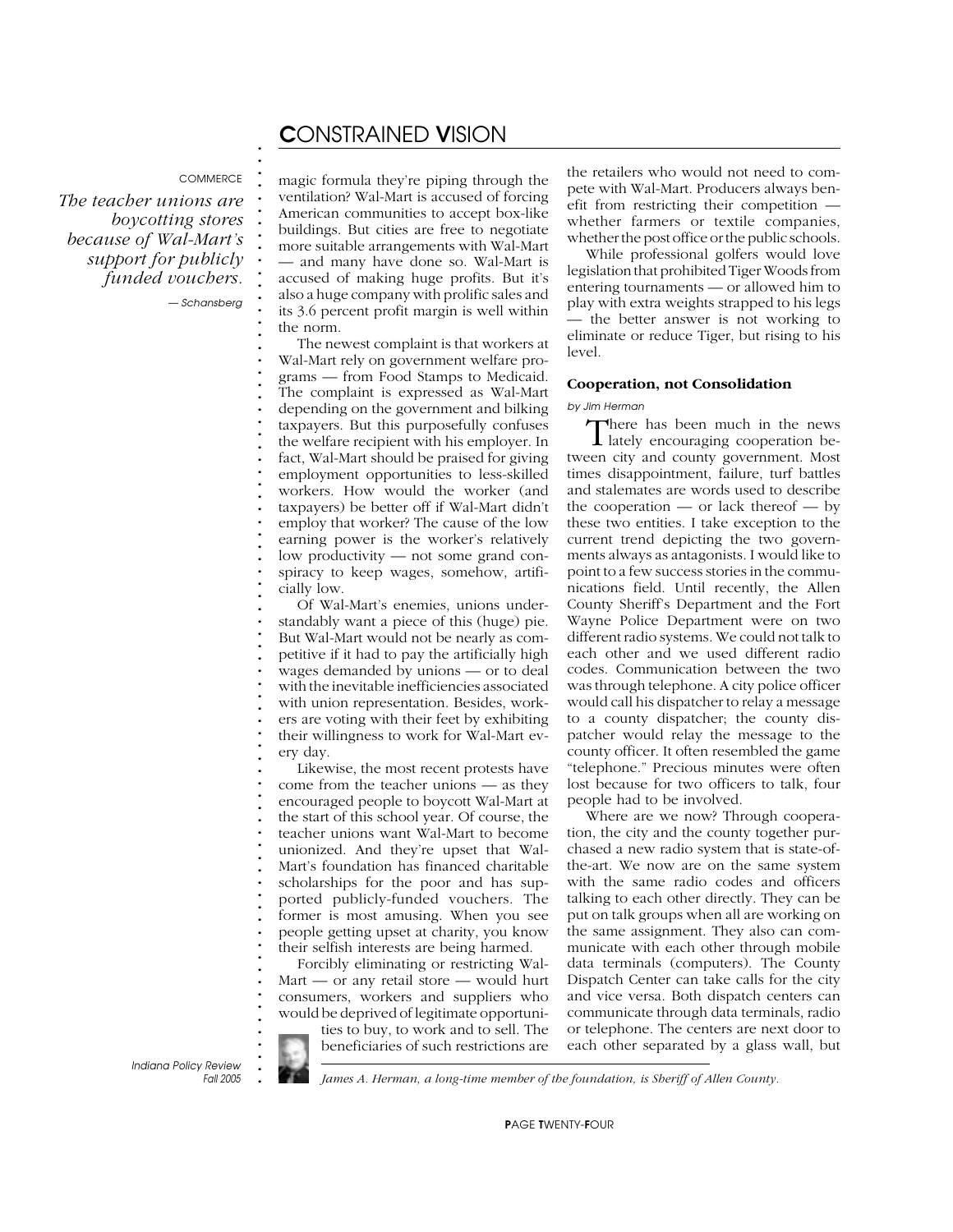they can walk through a door if need be and communicate directly.

For all practical purposes, we have a combined system that operates well and, in fact, has some redundancy built in so that if things become really busy on one side, calls can be taken by the other side. In New York City, when the twin towers fell, the one thing that became apparent was their lack of ability for emergency responders to communicate with one another. They still can't. We can. This system is head and shoulders above what most counties have.

The police officers on both sides of the fence cooperate every day working handin-hand to get the job done. We have a combined communications system, with city and county dispatchers working together well.

The Fort Wayne police chief and I have studied the feasibility of combining further and have decided there would be no improvement. Others feel combining everything is the way to go regardless of improving service or saving money. This leads me to believe that control is the real issue. Control is necessary but so is responsibility. While the county has responsibility to the city, the opposite is not true.

Research tells us that combination governments fail much more often than succeed, and successful ones generally do not save money nor do they improve service.

If combining fails, do you go back to the way things were working? Probably not since no one wants to take a step backward. So you spend more money to make it work in a different way and if that doesn't work . . . who knows?  $\mathsf{Q}$ 

## *A New Orleans Perspective*

**W** most can they will take care extent that the rector to live. They have to take care of the curse the fact that it is all said and do that is me. The res government. Socie sustenance to thos care of themselves that no o to<br>
ex<br>
to<br>
to<br>
to<br>
cu<br>
it is<br>
go<br>
su:<br>
ca<br>
ci<br>
si wa<br>
situ<br>
an<br>
pa<br>
ci<br>
cr<br>
ex<br>
ex<br>
ex<br>
ex<br>
cr that has been<br>Il happen — there<br>appen. I love the<br>sepise the politi-<br>y away from the<br>d comes from<br>ifficult for what<br>munity.<br>*ans police captain*,<br>*t Patriot No. 05-37* We are now reaping the benefits of a welfare state. For more years than<br>most can remember, we have been told by those holding office that they will take care of us. We have provided food, clothing and shelter to the extent that the recipients became entirely dependent on government resources to live. They have reached the point that no longer do they have the knowledge to take care of themselves. They will sit there and drown or go hungry, and curse the fact that the government has not gotten them out of this mess. When it is all said and done, there is but one person who is responsible for me, and that is me. The responsibility falls to me to take care of my family, not the government. Society, not government, has an obligation to provide care and sustenance to those who, because of age or physical impairment cannot take care of themselves, but able-bodied people who stand around and complain that no one is doing anything for them deserve whatever the fates cast in their direction. Life is hard, and you either get tougher or you get washed away — it is as simple as that. Politicians will never, ever take care of you — they only want one thing from you, and that is to stay in power as long as they can. In a situation like Katrina, they will stand in front of the cameras and microphones and denigrate everyone above them in government to take the eye off of their pathetic efforts. This is a situation that they have created, and now the good citizens of the area will have to step in and clean up the mess that has been created by the politicians. It won't happen overnight, but it will happen — there are too many good people who live in that area for it not to happen. I love the people of New Orleans and the surrounding parishes, but I despise the politicians . . . I just . . . hope that when the area is rebuilt, they stay away from the massive welfare system they had before — absolutely no good comes from welfare. It depletes available resources, making it ever more difficult for what passes as government to respond to the true needs of the community.

*— Robert Johnson, retired New Orleans police captain, quoted in the Sept. 12 Federalist Patriot No. 05-37* *UNIGOV*

**. . . . . . . . . . . . . . . . . . . . . . . . . . . . . . . . . . . . . . . . . . . . . . . . . . . . . . . . . . . . . . . . . . . . . . . . . . .**

*Others feel combining everything is the way to go regardless of improving service or saving money. This leads me to believe that control is the real issue.*

*— Herman*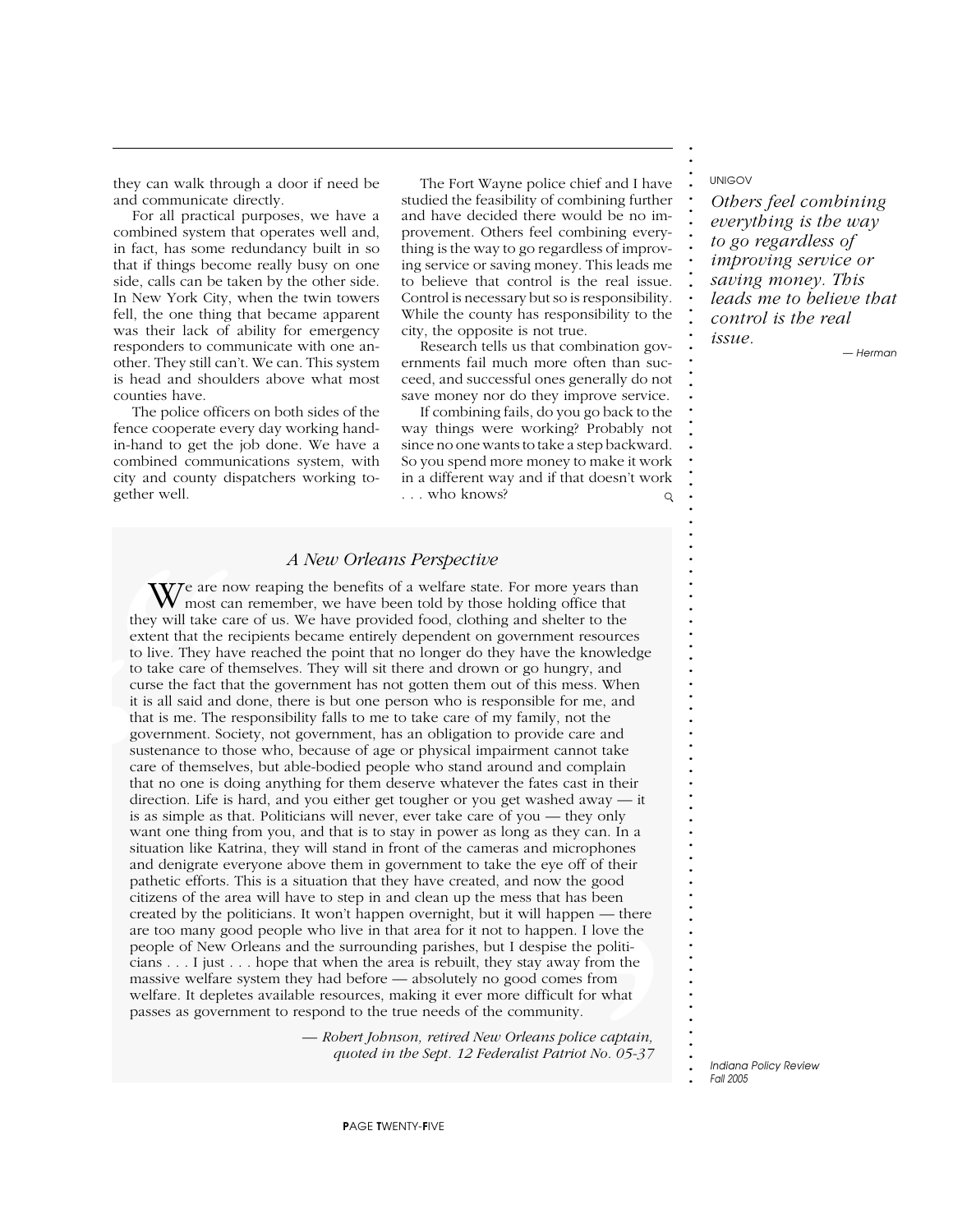# A*NDREA* N*EAL*

# HARD LESSONS ABOUT THE POLITICAL NATURE OF FEDERALISM

*And the last of the power politicians: J. Roberts Dailey*

*"In situations like (Katrina), the response of the federal government is at the request of the local government. That is how protocol works. The protocol is based on the custom of federalism."*

*— Brian J. Nickerson, Pace University's Institute for Public Policy and Management* **by ANDREA NEAL**

**. . . . . . . . . . . . . . . . . . . . . . . . . . . . . . .**

After the bodies are recov-<br>ered and debris cleared from New Orleans, the federal government will no doubt accept blame for an agonizingly slow response to the devastation of

Hurricane Katrina. As a teacher of American History, I hope the blame ends there.

Glued to my television set over the past few days, I have watched as one person after another — both ordinary folk and elected officials — have misstated the role of the federal government in emergency response. Some have attacked the feds for not coming to New Orleans before the hurricane hit to force people from their homes to safety.

There are historic, political and philosophical reasons that federal troops didn't march south the minute meteorologists forecast a Category 4 storm.



"It would be unprecedented," says Professor Brian J. Nickerson of Pace University's Institute for Public Policy and Management in New York City, an expert in emergency preparedness in America. "In

situations like this, the response of the federal government is at the request of the local government. That is how protocol works. The protocol is based on the custom of federalism."

In our federal system, power is shared by local, state and federal governments and each has distinct spheres of influence. There is overlap, to be sure, but the feds traditionally oversee national security while state and local governments do natural disasters. Complicating the lines of authority, each branch of government has different roles. Once invited, the President may order troops in, but only Congress can spend money. In

**.** *Indiana Policy Review Fall 2005*



*Andrea Neal, M.A., formerly editorial page editor of the Indianapolis Star, writes a weekly column for the foundation as an adjunct scholar. Neal won the "Best of Gannett" award for commentary and was recognized three years in a row as Indiana's top editorial writer. She holds the National Award for Education Writing and the National Historical Society Prize.*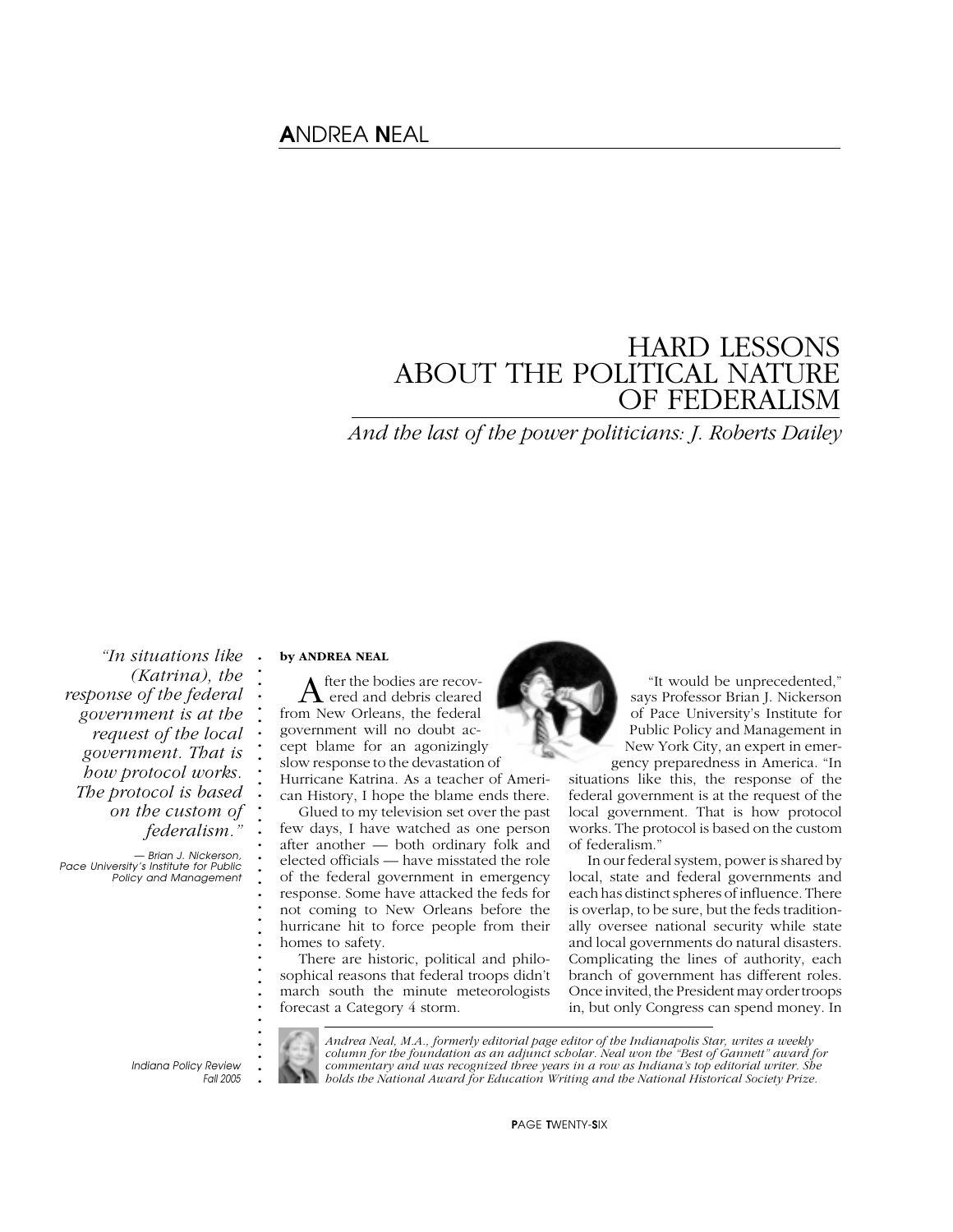the absence of a single, centralized authority, coordination in any catastrophe is a challenge.

"The biggest problem we have is inherent in our system of federalism, a system that is intentionally designed to be fragmented, for good reasons, because we are fearful of centralized authority," Nickerson says. "It

creates a situation where any type of governmental effort at centralization or coordination is going to be an uphill battle. You are almost going against the forces of the political nature of federalism."

*"Let the people think they govern, and they will be governed." (William Penn)*

Since the terrorist attacks of Sept. 11, 2001, federal and local emergency planners have tried to make coordination a priority. State governments have passed laws to clarify lines of responsibility. Congress created a new Department of Homeland Security to coordinate intelligence, law enforcement and response efforts. "Incidents like New Orleans clearly demonstrate that we've got quantum leaps ahead of us," Nickerson says.

Ironically, he says, the federal focus has been on terrorism, not natural disasters, despite the fact the "first-responder" community has always seen weather as a greater threat. Under any scenario, the assumption is "the federal government would come in after the event and provide resources necessary for local responders to get the job done. . . . Most models assume that local responders are on their own for the first 24 to 36 hours."

What about a situation such as New Orleans when local governments were themselves incapacitated by the disaster and local law enforcement officials were unwilling or unable to reach the scene?

"Most planning models never go to that extreme, never take into account the highest level of catastrophe," Dickerson notes.

Now they will. Like all adversity, Katrina has taught valuable lessons.

"I think, first and foremost, it will reemphasize at a national level that it's not just terrorism, it's natural events and disasters we have to pay attention to," Nickerson says. "Lesson No. 2 is we have a long way to go yet at any level of federal-state coordination in this area."

When the timeline of last week's events is established, Nickerson suspects the federal government will be at fault for not moving quickly once the extent of the tragedy became known. "It seems to me there was a vacuum of leadership around the first few days when these events were unfold-

While some may use Hurricane Katrina to justify more sweeping national powers in an area traditionally considered local domain, Nickerson thinks it unlikely the federal government would ever be granted preemptive power.

ing."

"If we want more order we are going to need more centralized government, more federal control, perhaps more involvement (in forced evacuations). Do we want that for the sake of maintaining social order, potentially at the risk of individual liberty?"

For most Americans, the answer is no. The people of the Gulf Coast — socked first by forces of nature, then by the political forces of federalism — may well have a different answer. *(Sept. 7)*

### *Dailey Wielded Power Without Apology*

In the obituaries remembering the late<br>Indiana House Speaker, J. Roberts **The obituaries remembering the late** Dailey, one word repeatedly appears: power.

"As speaker of the House, Dailey was not afraid to wield power," said his hometown newspaper, *the Muncie Star Press.*

Dailey "used the powerful speaker's position to stave off the creation of a state lottery," noted the Associated Press.

*The Indianapolis Star* recalled Dailey's adamant opposition to legislation allowing banks to operate branches across county lines – a position that put him at odds with fellow Republican Gov. Robert D. Orr.

Dailey, who often stopped bills he disliked by declining to assign them to committee, permitted this one to progress to the floor. There, in a highly unusual move for a speaker, he stepped down from the podium to appeal to his colleagues. The bill lost, prompting Orr to declare in 1984, "the speaker is the most powerful man in Indiana government" when the legislature is in session.

*Dailey "is the most powerful man in Indiana government" when the legislature is in session.*

**. . . . . . . . . . . . . . . . . . . . . . . . . . . . . . . . . . . . . . . . . . . . . . . . . . . . . . . . . . . . . . . . . . . . . . . . . . .**

*— Gov. Robert Orr, 1984*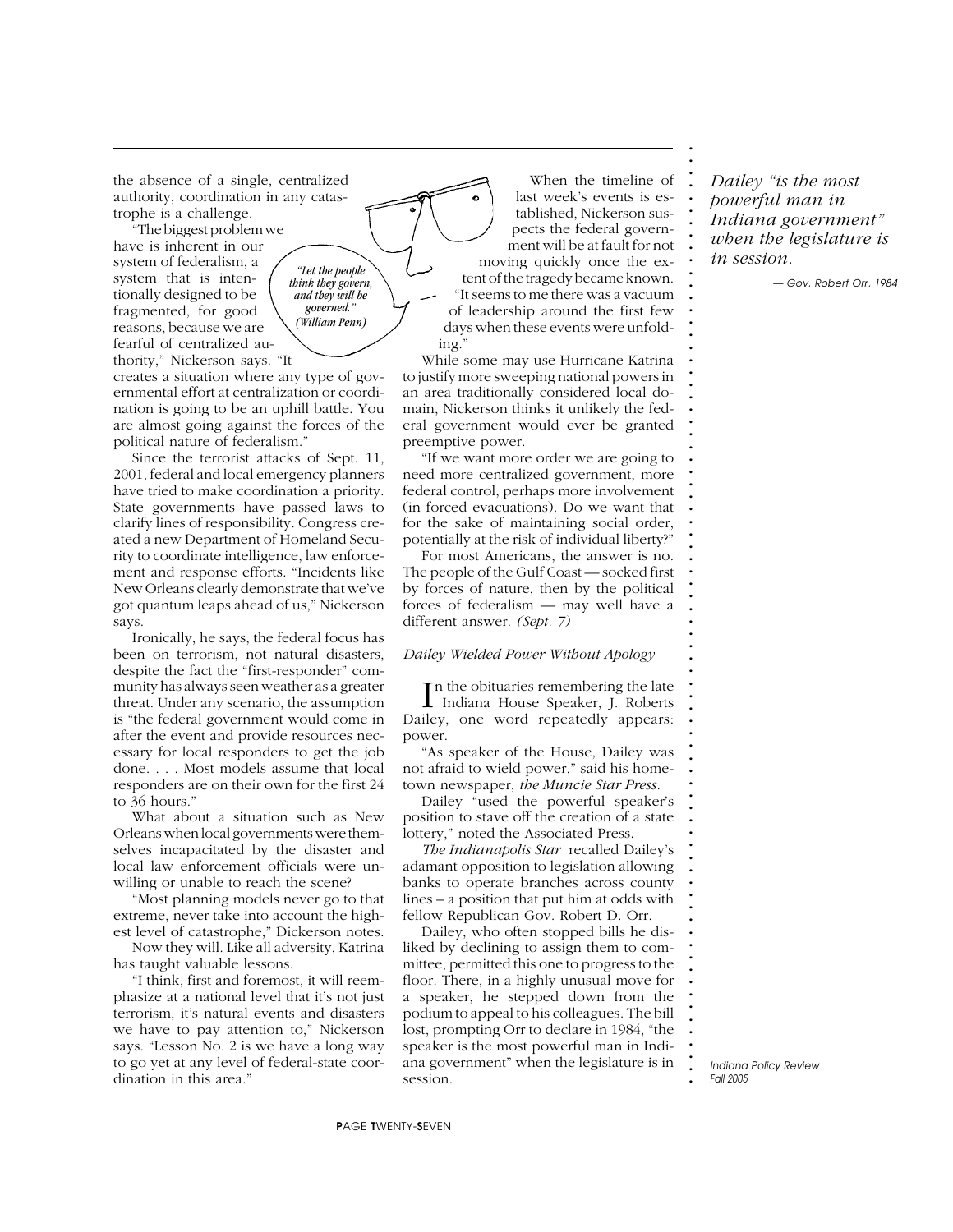# A*NDREA* N*EAL*

**. . . . . . . . . . . . . . . . . . . . . . . . . . . . . . . . . . . . . . . . . . . . . . . . . . . . . . . . . . . . . . . . . . . . . . . . . . .**

*The legislative process has been "democratized" since Dailey. Under House Speaker Brian Bosma, Republicans have a reasonable expectation that their bills will be heard, whether Bosma agrees personally with them or not.*

Dailey exercised power without apology, not for the sake of doing so but because he believed it the right thing to do. In many ways, his conduct mirrored that of Speaker Tip O'Neill at the federal level. Although ideologically poles apart, both reflected an era in which political position and seniority dictated the course of the legislative process, preventing many ideas from ever getting to the point of an up-or-down vote.

While O'Neill used the speaker's job to reward friends and punish enemies, Dailey saw it as a platform from which he could exert the upper hand in policymaking. He almost

single-handedly kept the lottery out of Indiana for years, decrying the somethingfor-nothing mentality behind gambling. His unpopular position eventually cost him reelection in 1986.

There's nothing inherently wrong with leadership using power to advance partisan goals, notes Robert L. Dion, assistant professor of political science at the University of Evansville.

"It's worth distinguishing between a speaker who allows his majority party caucus to thwart the efforts of the party out of power — that is a very old story — and a speaker who refuses to allow his own party to advance a particular policy because he personally opposes it. The latter instance is much more rare, but it is not unknown. Think of (Tony) Blair, who essentially told the Labour Party that he wanted to go to war and he would step down as prime minister if his party didn't back him up. Clearly, Labour was opposed to the Iraq War, but they didn't want to lose their popular leader."

Old-fashioned by today's standards, neither Dailey nor O'Neill could be compared to a Boss Cannon or a Czar Reed. Rep. Thomas Reed, U.S. House member from Maine, introduced procedural changes at the end of the 19th century that strengthened legislative control by the majority party and increased the power of the speaker

and the Rules Committee. Ten years later, lawmakers revolted and reduced the speaker's power.

Since Dailey's day, the legislative pro-

*"We hang the petty thieves and appoint the great ones to public office." (Aesop)*

cess has been "democratized" further. Under House Speaker Brian Bosma, R-Indianapolis, fellow Republicans (though certainly not Democrats) have a reasonable expectation that their bills will be heard, whether Bosma agrees personally with them or not.

Bosma's use of unilateral power is rarer and more restrained. These days, the public would consider arrogant the high-handed way in which Dailey acted on principle. At the time, however, Dailey was well-regarded by both peers and the public.

Dailey himself blamed his gambling stance for his defeat, proving, in Dion's words, "there is some rough justice" as the political process plays out:

Our system of separated powers is designed to make things hard to pass in the first place. Layered on top of this is the historic development of our legislatures. We have tended to empower the leader of the party in power to determine which bills get heard first and which ones get heard at all. The voters pick a particular party, based on some understanding of its general policy stances, and if they approve of its performance, they return them to office for more of the same, or turn them out of office if they don't like it. Having some form of leadership in the organization helps to increase efficiency and provide order, rather than a free-forall.

Dailey understood this dynamic so he used his power to the maximum during the brief window in which he was the most powerful man in Indiana. *(Aug. 17)*

### *Even George Washington Didn't Always Get his Way*

John Roberts looks to have it easy compared to what John Rutledge endured.

When George Washington picked Rutledge to be chief justice in 1795, the Senate refused to consent. Rutledge had alienated most Federalist senators with his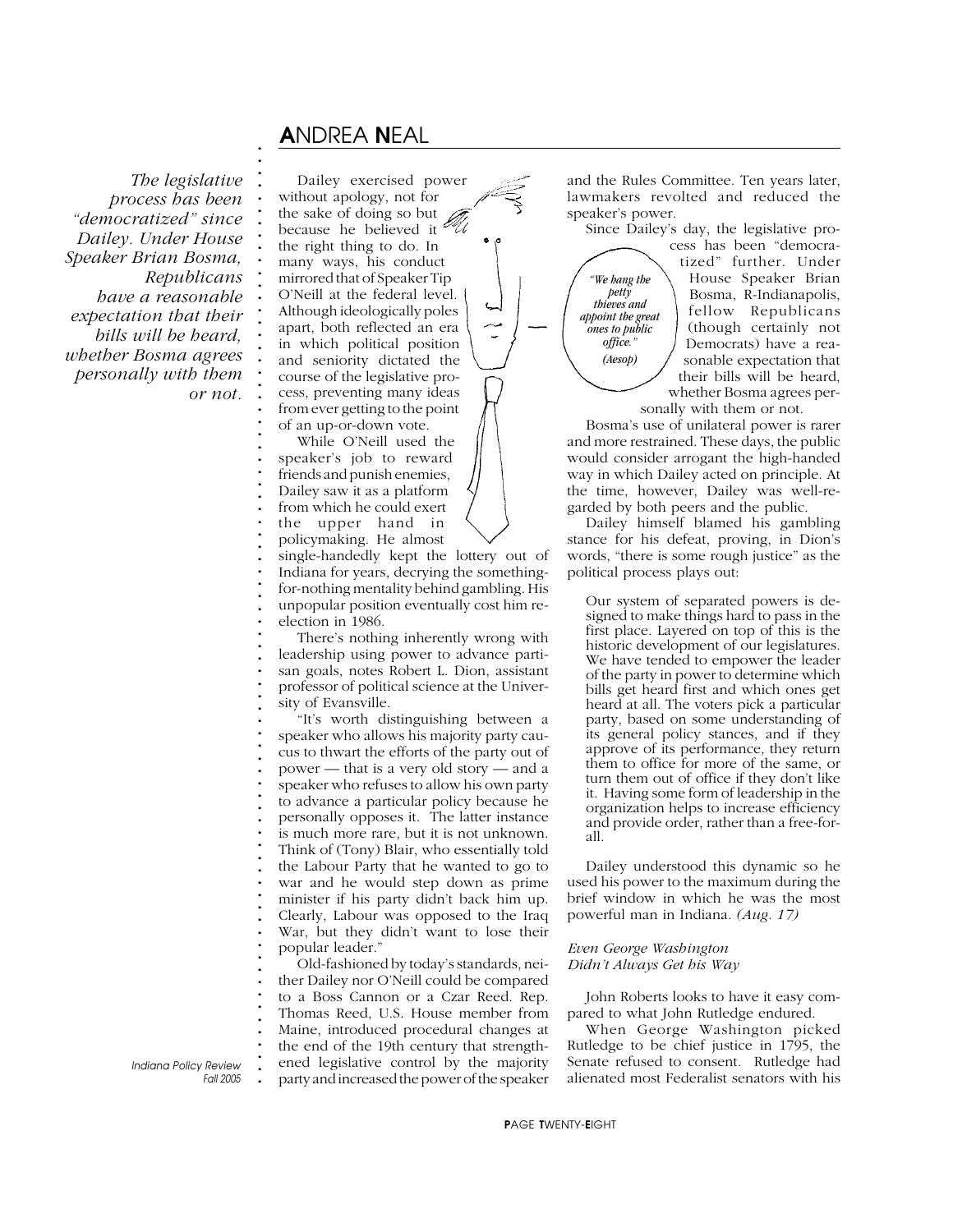opposition to Jay's Treaty, a foreign policy initiative approved just a few months earlier.

Rutledge was a successful lawyer and an essential member of the Constitutional Convention of 1787, they acknowledged. He had been governor of South Carolina and even served as an associate justice from 1789 to 1791.



But his politics (he had tried to talk President Washington into rejecting the treaty) had become intolerable. So, on Dec. 15, 1795, the Senate rejected him, 14-10. Shortly thereafter, Rutledge attempted suicide by jumping off a wharf into Charleston Bay. He survived the incident, but became a recluse.

The story of John Rutledge was appropriate as confirmation hearings neared for Roberts, President George W. Bush's nominee for chief justice.

On the surface, the Rutledge tale confirms a Senate tradition of independent judgment in the exercise of its constitutional duty to offer advice and consent to Supreme Court nominations.

It also refutes the oft-stated belief that what happened to Robert Bork in October 1987 was unprecedented. Bork was the distinguished appeals judge picked by President Reagan to replace retiring Lewis Powell in 1987. On paper, Bork had impeccable credentials: as a lawyer, Yale University professor and U.S. solicitor general. But he was felled by a hostile Senate because of his political views on issues involving privacy and the First Amendment.

Here's what's important to understand about the Rutledge debacle. It was the exception during Washington's tenure as president, not the rule. Washington made a record 14 nominations to the high court and got his way almost every time, even as the political divisions in Congress heated up during his second term.

"Washington's most enduring legacy to the Supreme Court was the precedent he established in his selection criteria for the nomination of justices," Sweet Briar College Professor Barbara A. Perry notes in the Oxford Companion to the Supreme Court of the United States.

He had no litmus test but he "insisted that his nominees be political and ideological soul mates," Perry says. He sought out people of talent and integrity. He chose justices "with whom he had forged personal ties."

If the President picked the right kind of person for the Supreme Court, it was assumed by the Founders that the Senate would usually accept him. The President and the Senate are not "co-equals" in the confirmation process as the liberal advocacy groups, People for the American Way and Alliance for Justice, constantly claim. The writings of Alexander Hamilton make clear that the President was given the upper hand to insulate the process from the political gaming that characterized the legislative branch.

What is the Senate's role in the confirmation process? Far more than a rubber stamp, it is the Senate's job to make sure the nominee is qualified and will join the court without preconceived notions as to how he might rule in any particular case. If the Senate has abused its "advice and consent" role in recent decades, it is not by rejecting nominees such as Bork, but by turning confirmation hearings into a circus and by attempting to force nominees into answering questions on hot-button issues such as abortion.

In fact, only 22 of 147 Supreme Court nominees since George Washington's time have even addressed senators in person. The Founders would have been dismayed in 1991 when the Democratic-controlled Judiciary Committee grilled Clarence Thomas for several days, treating him more like a guest on the Maury Povich show than like a presidential nominee for high office.

 Senate Judiciary Committee Chairman Arlen Specter, R-Pa., has pledged that the upcoming hearings for Roberts will be "full, fair and complete."

Most talk of filibustering has been quickly quashed. That's wise. It is the Senate's job to control its political impulses and to treat President Bush's nominee with respect and decorum. It can reject him, as it did John Rutledge, but it mustn't hijack the process through gamesmanship. *(Aug. 16)*  $\mathsf{Q}$  *If the Senate has abused its "advice and consent" role in recent decades, it is by turning the confirmation hearing into a circus.*

**. . . . . . . . . . . . . . . . . . . . . . . . . . . . . . . . . . . . . . . . . . . . . . . . . . . . . . . . . . . . . . . . . . . . . . . . . . .**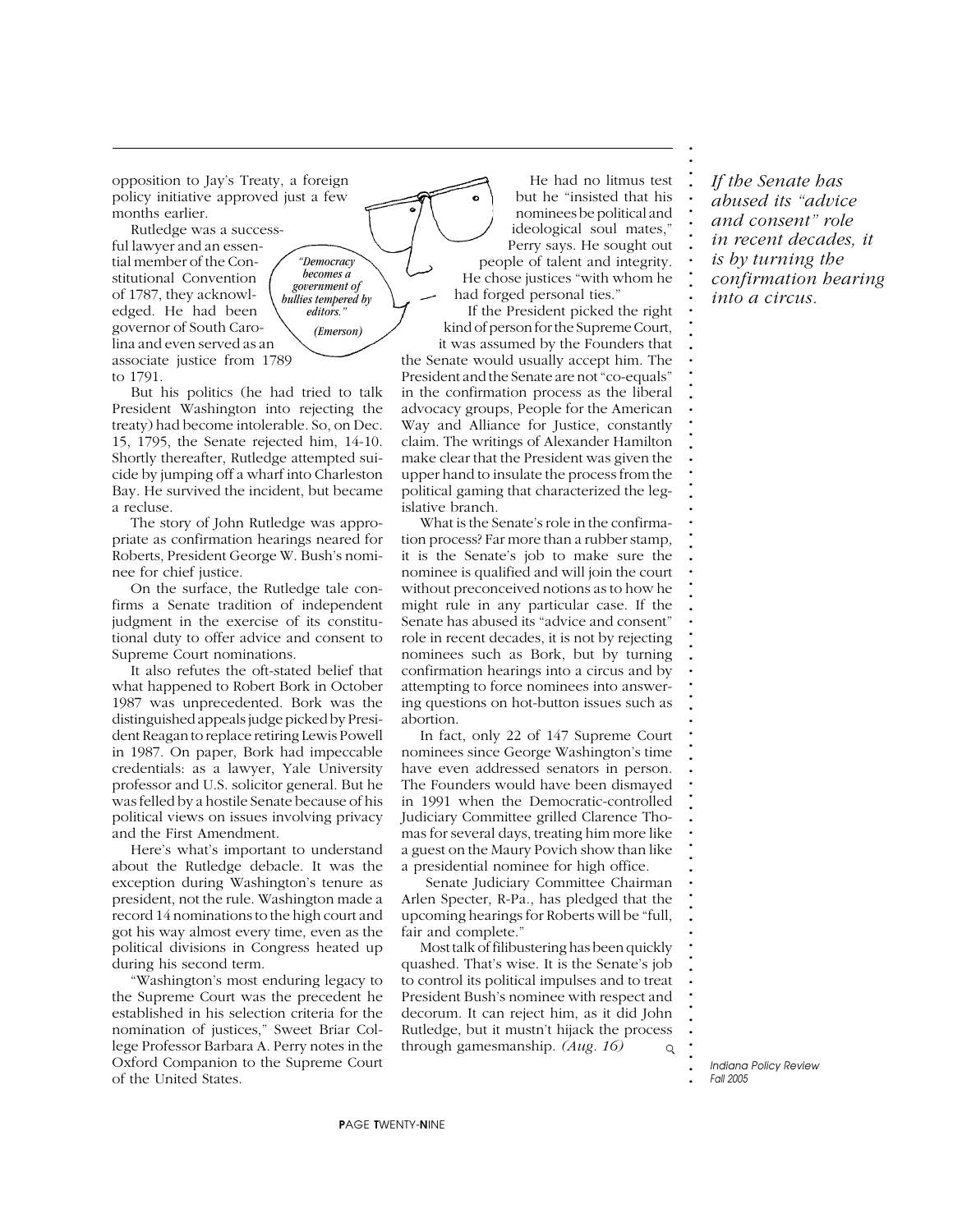# F*RED* M*CCARTHY*

# THE AMAZING WORLD OF INDIANAPOLIS POLITICS

*We may need to ask more probing questions than 'Are we giving you enough money, Mr. Irsay?'*

*Does it make sense to subsidize a sports stadium on one side of town and dismiss police officers on the other side?*

## **by FRED MCCARTHY**

**. . . . . . . . . . . . . . . . . . . . . . . . . . . . . . . . . . . . . . . . . . . . . . . . . .**

The public discussion of Indianapolis's organizational and financial problems is beyond belief. The negotiations between the Capital

Improvements Board (CIB) and the Colts consist mostly of the CIB saying, "Are we giving you enough money, Mr. Irsay?"

While this continues on the west side of town, on the east side the mayor is dismantling municipal government piece by piece as an economy measure. He is more interested in keeping a professional football team in town than in the well-being of his constituents.

Yet, not a single media, political or business leader is willing to step forward and say, "Stop." Public funds are public funds, regardless of the specific tax source. We must not take on a billion-dollar debt to build a football stadium when we cannot afford to maintain public-safety forces. There is a connection.

Indianapolis has many fine institutions and facilities of which we should be proud. We need defer to no other city in our cultural, educational and business organizations.

It becomes ever more obvious, however, that Indianapolis cannot afford to continue to pay blackmail to the National Football League and its member teams. And despite all the absurd hype and hyste-

*See 'Silhouettes on the Horizon' — Ron Reinking, p. 19*

ria, the presence of a football team does not make this a worldclass city. *(July 4)*

#### *The Truth Slips Out?*

Some months ago we started to hear a new idea. It went like this: We need to expand the convention center, which would necessitate *building a new stadium,* which would be an integral part of the convention center itself.

Now, the CIB is amending that sentence to focus on those four words — "building a new stadium" — making that the primary purpose of the project. There is little doubt in my mind that this has been their intention from the start.

A headline in the July 27 issue of *the Indianapolis Star* seems to have been a slip. It reads, "Details Hold Up Colts' new Stadium." This confirms what some of us have thought all along — that references to expansion of the convention center are a feint meant to deceive the taxpayers of Indianapolis, at least as far as the Colts and the CIB are concerned. The stadium is *the* project.

That is further strengthened by a quote in a *Star* column of July 29. One of the details at which the Colts are balking is a \$3 ticket tax as part of the funding of construction.

"Charles Schalliol, the state budget director, said lack of a ticket tax could mean

**.** *Indiana Policy Review Fall 2005*

*Fred McCarthy, a former president and CEO of the Indiana Manufacturers Association, is a particularly savvy Indianapolis citizen and a longtime member of the foundation. McCarthy is the editor of Indytaxdollars, an Internet site reviewing his city's public policy decisions at www.indytaxdollars.typepad.com.*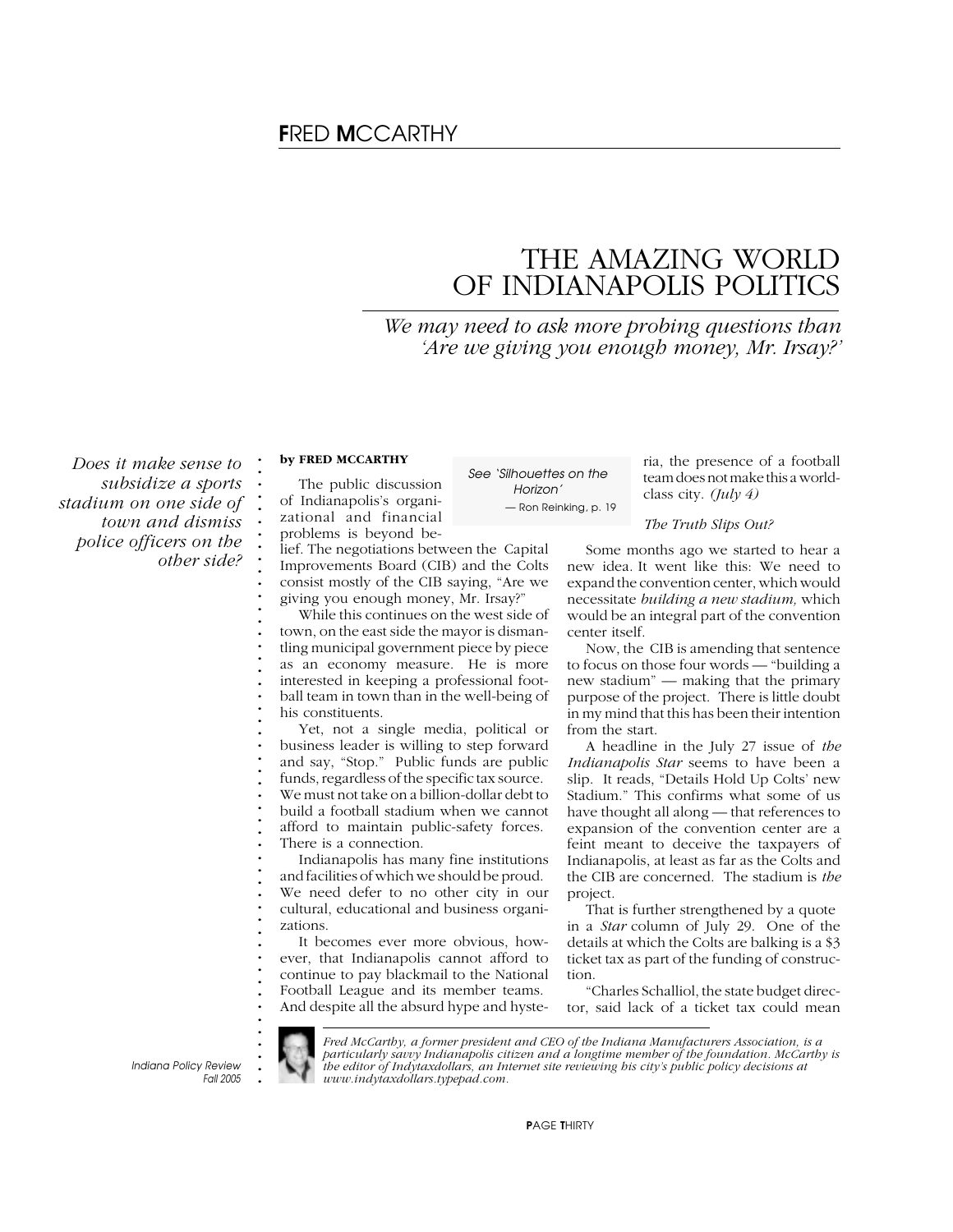trimming some features of the stadium or the companion Indiana Convention Center expansion," the report stated.

Does anyone want to hazard a guess where such trimming would take place when it becomes necessary? Secret negotiations apparently have already given the Colts everything but the right to re-name the city itself. *(July 30)*

#### *More of the Same*

Someone has defined insanity as doing the same thing over and over and expecting different results. It is frightening to find the leadership of a great city following that pattern.

The great city is, of course, Indianapolis.

A report on the radio this morning told us the CIB is advancing several millions of public dollars for the purpose of demolition of buildings to make room for the new Colts playpen.

Presumably these buildings were at one time on the property tax assessment rolls, making a positive contribution to the city's general fund from which the police department is operated.

This morning's paper tells us the mayor is planning to fire 48 police officers because he cannot find the dollars to pay them out of that same general fund. So while the source of the property tax is being decimated by one city agency, another is firing public safety personnel for lack of property tax funds.

What's worse, the whole scenario is a continuation of the disastrous city policy carried out for the last two to three decades.

We are told the property tax base in the "older city" (read "downtown") is decreasing, *i.e.,* bringing in less revenue. (It apparently has never occurred to the math sharks at city hall that various grants, subsidies, abatements, use of Tax Increment Financing and outright removal of property from the rolls will have that effect.)

A quarter century of pouring public money into private subsidies may have brought more people into the downtown pubs, but it has left the municipal treasury in dire straits — at least that part of the municipal treasury which supports those programs have the right to expect. But, don't worry, folks. We can still subsidize those millionaires out of that other pocket. Is there an impeachment procedure for mayors? *(Aug. 9)*

#### *Kinda Scary*

In February 2004 we wrote a sarcastic set of suggestions for the Indianapolis mayor in handling his fiscal problems. They were, in fact, so far off the wall, even by our own standards, that we never attempted to have them published.

Four days ago, however, *the Star* reported that the pork package known as the Federal Transportation Act included the following: "\$15.7 million for a new transit center on the southern edge of downtown Indianapolis."

In light of this, here is what we came up with a year and a half ago:

One last item, probably not really of financial relevance as far as building the stadium, but might help fill it. All IndyGo bus routes which come downtown should be required to use the stadium as the transfer point, thereby making sure that the occasional fan who does not want to drive will not have to walk far from the bus stop to the stadium.

That'll learn me, durn me; you throw out a crazy idea and some stranger to common sense runs with it — at the expense of the taxpayer, naturally.

At the risk of having this happen again, we'll now repeat the suggestions that originally preceded the item above:

• The police department is currently a headache for you in trying to finance their outlandish salary demands. A simple council enactment, requiring all citizens to acquire appropriate weaponry allowing them to take responsibility for the safety of their own lives and property, would allow you to eliminate the department. A small, parttime force would have to be retained to handle traffic at game time, of course.

• If still more money is needed, a similar council enactment could require every property owner to acquire fire extinguishing equipment befitting the size, type of construction and occupancy. The fire department then could be written off, too. Removal of the huge, speeding trucks would be a plus in lessening the danger to other motorists — particularly those who might be on their way to a game. *(Aug. 15)*  $\circ$ 

*Why is it important to maintain Indianapolis public safety? Well, to manage game-day traffic.*

**. . . . . . . . . . . . . . . . . . . . . . . . . . . . . . . . . . . . . . . . . . . . . . . . . . . . . . . . . . . . . . . . . . . . . . . . . . .**